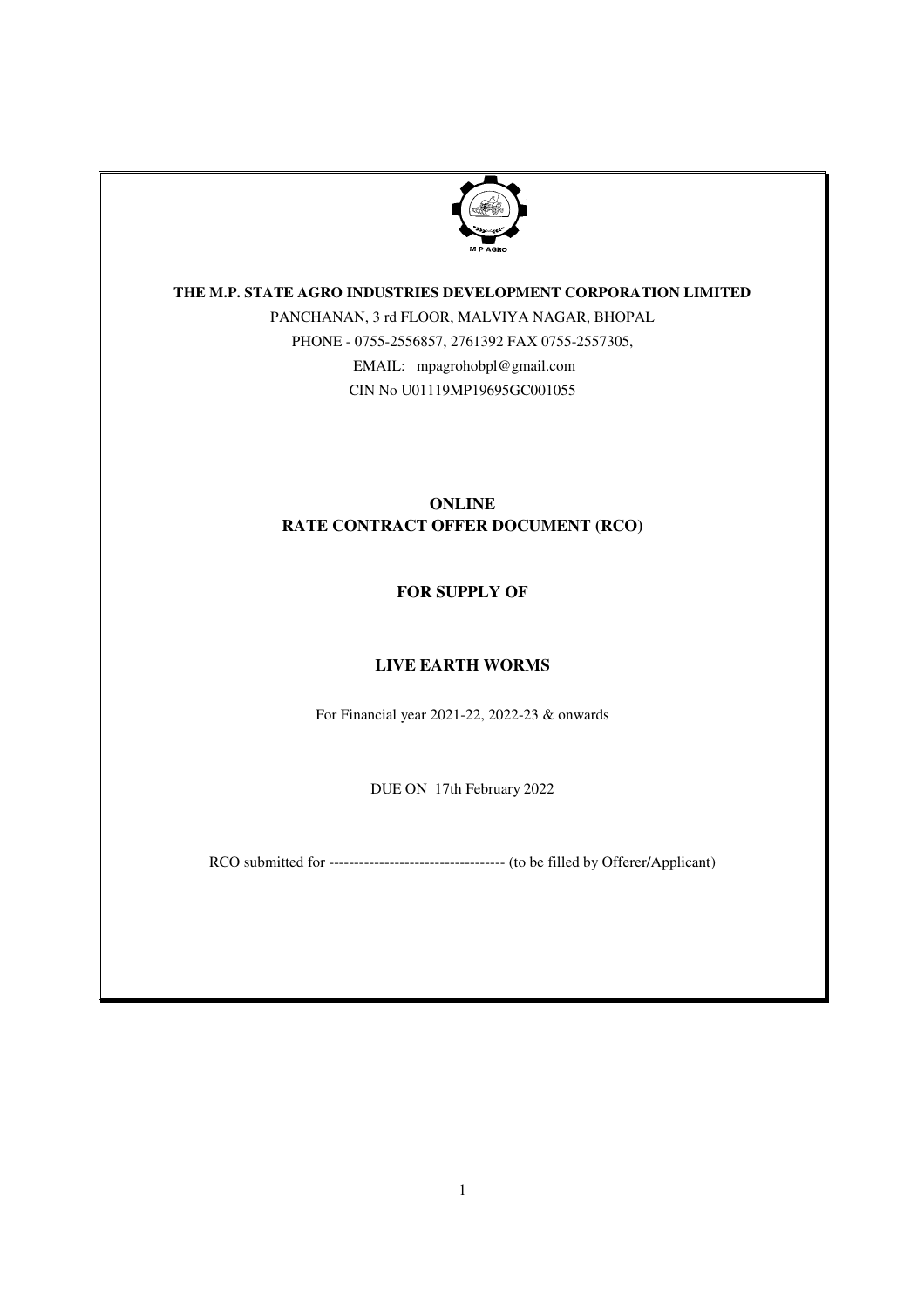

## **THE MADHYA PRADESH STATE AGRO INDUSTRIES DEVELOPMENT Corporation LIMITED**

"PANCHANAN" 3rd FLOOR, MALAVIYA NAGAR, BHOPAL Phone (0755)- 2551652, 2551756, 2761392, Fax: 0755-2557305

HO/ HORTI /2021-22/RCO/ Dated: 27<sup>th</sup> January 2022

# **SHORT NOTICE RATE CONTRACT OFFER (RCO) FOR SUPPLY OF LIVE EARTHWORMS**

 The Corporation invites On-line Rate Contract Offer (RCO) from eligible Self Producer/authorized distributors as per details mentioned in the RCO documents, under e tendering system for supply of Live Earth Worms along with Earnest Money Deposit of Rs 1,00,000/-- (EMD) up to 2.00 PM on 17/02/2022 , which is available at www.mptenders.gov.in. RCO can be seen at www.mpagro.org also. Amendments if any will be published on above websites, no further notification will be published in the news paper.

**Assistant Manager (Horticulture)**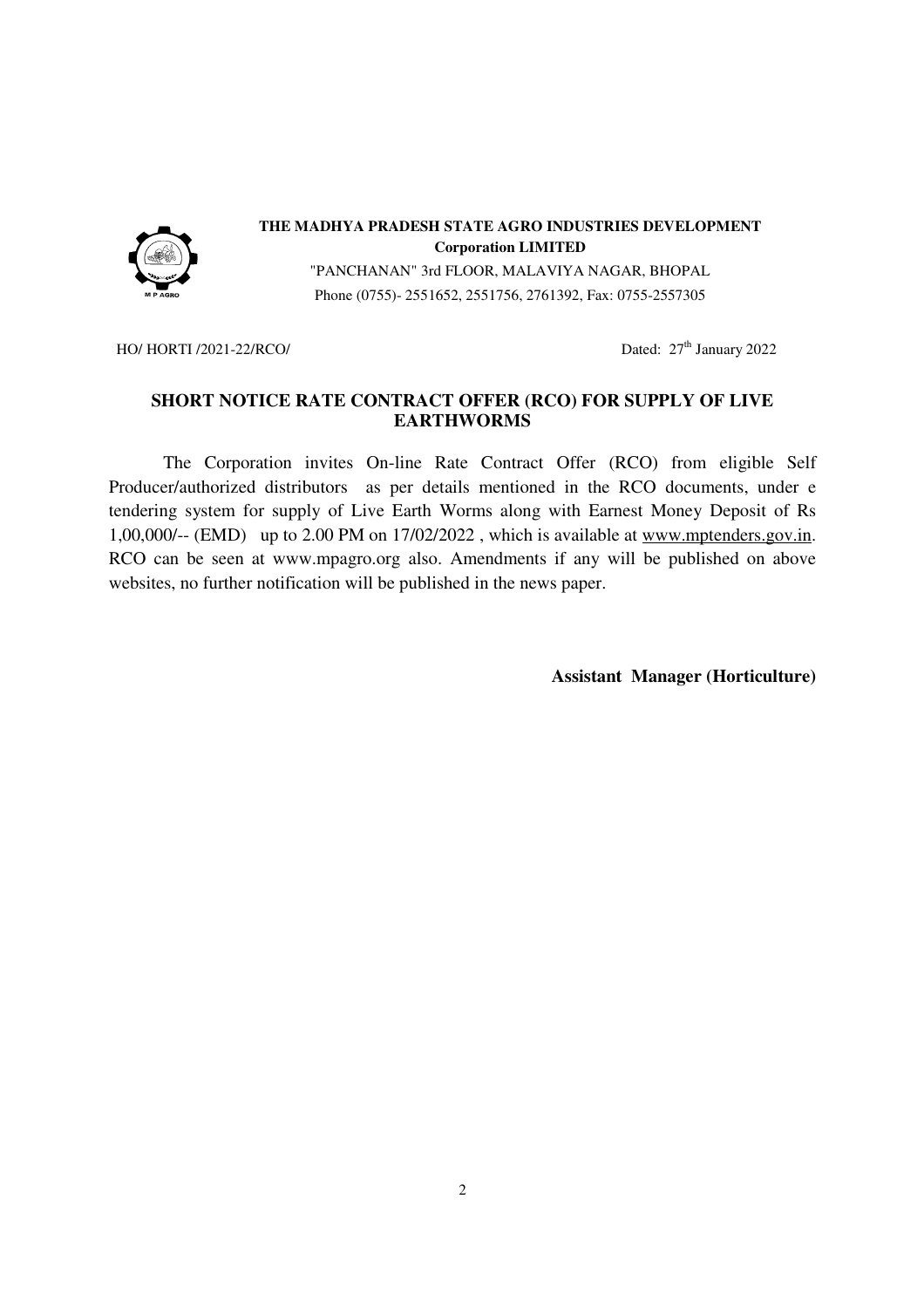## **THE M.P. STATE AGRO INDUSTRIES DEVELOPMENT CORPORATION LIMITED**

# **RATE CONTRACT OFFER DOCUMENT FOR SUPPLY OF LIVE EARTH WORMS**

| S.No.          | Particulars                                                                                                                                               | Annexure no | Page No  |
|----------------|-----------------------------------------------------------------------------------------------------------------------------------------------------------|-------------|----------|
| 1              | Meaning of the words used in document                                                                                                                     |             | 4        |
| $\overline{c}$ | Disclaimer                                                                                                                                                | Point A     | 5        |
| 3              | Schedule of Rate Contract offer Bidding Process                                                                                                           | Point B     | 5        |
| $\overline{4}$ | Scope of Work                                                                                                                                             | Point C     | 5        |
| 5.             | Specifications                                                                                                                                            | Point D     | 6        |
| 5              | Instruction to Offerer(Bidder)                                                                                                                            | Point E     | 6        |
| 7              | Procedure of Rate Contract                                                                                                                                | Point F     | 7        |
| 8              | <b>General Terms and Conditions</b>                                                                                                                       | Annexure 1  | $8 - 13$ |
| 9              | <b>Application Format</b>                                                                                                                                 | Annexure 2  | 14       |
| 10             | List of Mandatory Documents to be uploaded<br>(Self Certified with Seal and signature)                                                                    | Annexure 3  | 15       |
| 11             | Affidavit                                                                                                                                                 | Annexure 4  | 16       |
| 13             | Eligibility Criteria and Technical Specification                                                                                                          | Annexure 5  | 17       |
| 14             | Undertaking                                                                                                                                               | Annexure 6  | 18       |
| 14             | Format for Financial Offer                                                                                                                                | Annexure 7  | 19       |
| 14             | Declaration of Proprietary Firm                                                                                                                           | Annexure 8  | 20       |
| 15             | Agreement                                                                                                                                                 | Annexure 9  | 21       |
| 16             | Annexure to Agreement                                                                                                                                     | Annexure 10 | 22       |
| 17             | Details of production unit (name of unit, village,<br>khasra no., whether Own land or lease land with<br>photographs) and must clear the source of worms. | Annexure 11 | 23       |

# This document contains 23 pages as below: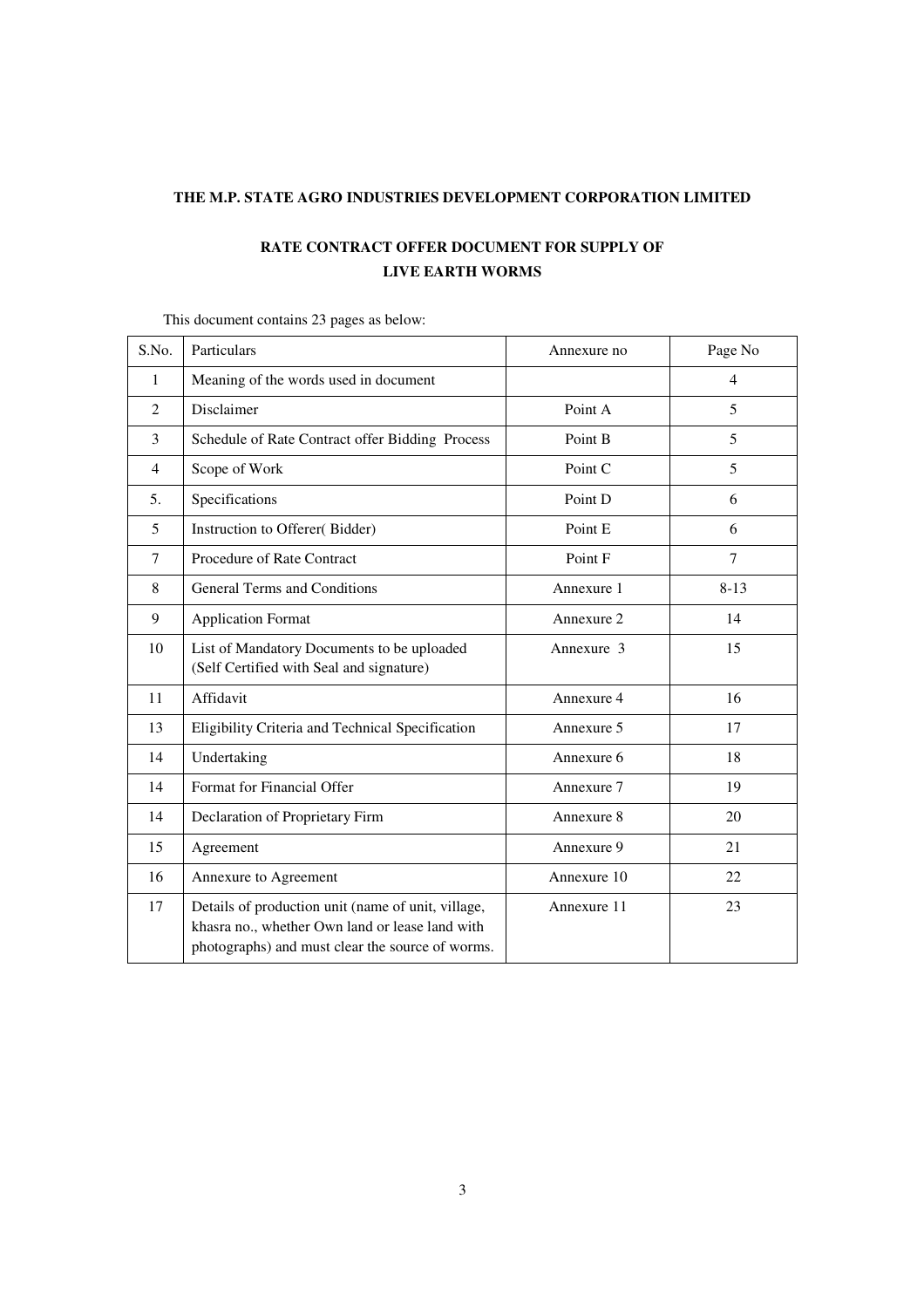# **Meaning of the words used in this document**

|           | The Corporation                    | $\blacksquare$ | M.P. State Agro Industries Development Corporation Ltd.<br>(MPSAIDC)                                       |
|-----------|------------------------------------|----------------|------------------------------------------------------------------------------------------------------------|
| $\bullet$ | RCO Document                       | ٠              | Rate Contract Offer Document                                                                               |
|           | Beneficiary/Consignee              | ۰              | The person / department who wish to purchase the items through<br>this Corporation.                        |
|           | Application forms/ the<br>document |                | Application forms and all other relevant annexure/ documents                                               |
|           | Applicant /Bidder                  | -              | The Producer who submits offers for Rate contract for supply and<br>installation of Items as per document. |
|           | The supplier                       | ۰              | Firm whose name is registered against this RCO                                                             |
|           | <b>EMD</b>                         | ٠              | <b>Earnest Money Deposit</b>                                                                               |
|           | <b>SD</b>                          | -              | <b>Security Deposit</b>                                                                                    |
|           | Department                         |                | Directorate of Horticulture and Farm Forestry Govt. of Madhya<br>Pradesh.                                  |
|           | <b>Managing Director</b>           | $\blacksquare$ | Managing Director of M P State Agro Industries Development<br>Corporation Ltd Bhopal                       |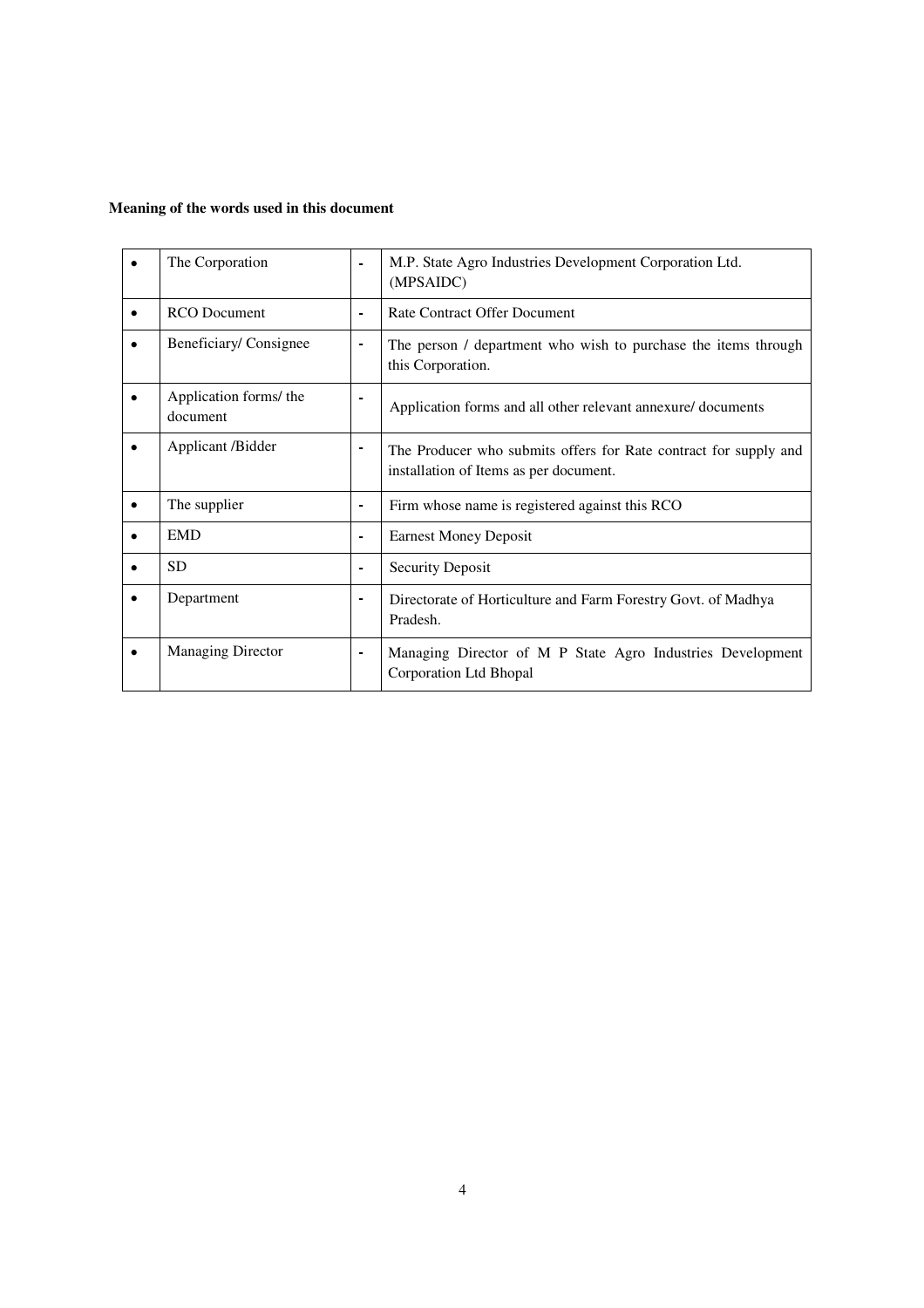#### **A. DISCLAIMER**

Though, adequate care has been taken in the preparation of this RCO document and Technical Specifications. The Bidder should satisfy himself that the document is complete in all respect. Intimation of discrepancy, if any, should be informed to the Corporation before 03rd February 2022 up to 2.00 pm. In case of non-receipt of such intimation, it shall be deemed that the Bidder is satisfied that the document is complete in all respects.

 Information received against any discrepancy (up to due date and time as mentioned above) will be examined and if any amendments required same will be appended with RCO document. If no amendments are required the Bidder have no right to raise objection.

### **B. SCHEDULE OF RATE CONTRACT OFFER BIDDING PROCESS**

The Rate Contract Offer (RCO) is invited under E- Tender system and bidding process will have following steps:

| Tender Fee | Rs. 5900/--- Rs. Five Thousand Nine<br>Hundred only (GST inclusive)) |
|------------|----------------------------------------------------------------------|
| EMD        | Rs $1,00,000/ -$ (Rs. One Lac only)                                  |

## **Stages of Bidding**

| <b>Process</b>                                                                                                                                     | <b>Scheduled date</b> | <b>Scheduled time</b>                        |
|----------------------------------------------------------------------------------------------------------------------------------------------------|-----------------------|----------------------------------------------|
| Purchase of RCO                                                                                                                                    | 27.01.2022            | up to $2.00 \text{ pm}$                      |
| Due date for receipt of Queries<br>or suggestions from Applicant<br>(tenderer) if any pertaining to<br>terms & conditions mentioned<br>in E tender | 03.02.2022            | $2.00 \text{ pm}$                            |
| Pre Bid Meeting                                                                                                                                    | 03.02.2022            | 3.30 pm                                      |
| Due date for uploading reply to<br>queries or suggestions                                                                                          | 04/02/2022            | $4.00 \text{ pm}$                            |
| Closing of bid                                                                                                                                     | 17/02/2022            | $1.00 \text{ pm}$                            |
| Date and time for submission<br>of hard copies of signed E<br>tender<br>documents<br>with<br>required<br>annexure(s)<br>/documents under E tender  | 17/02/2022            | $2.30 \text{ pm}$                            |
| Opening of Technical Bid                                                                                                                           | 18/02/202             | $3.00 \text{ pm}$                            |
| Opening of Financial (Price)<br>Bid                                                                                                                | bidders               | Date & time will be communicated to eligible |

Each stage of bidding process will take place on the date and time mentioned against them. However if the date and time is changed / postponed, information in this regard will be published on Corporation's website only.

### **C. SCOPE OF WORK:**

 The bidder has to supply **"Live Earth Worms"** as per Technical Specification mentioned at Annexure 4 on the price agreed upon. The Price includes 5 % Corporation margin on basic price and f.o.r.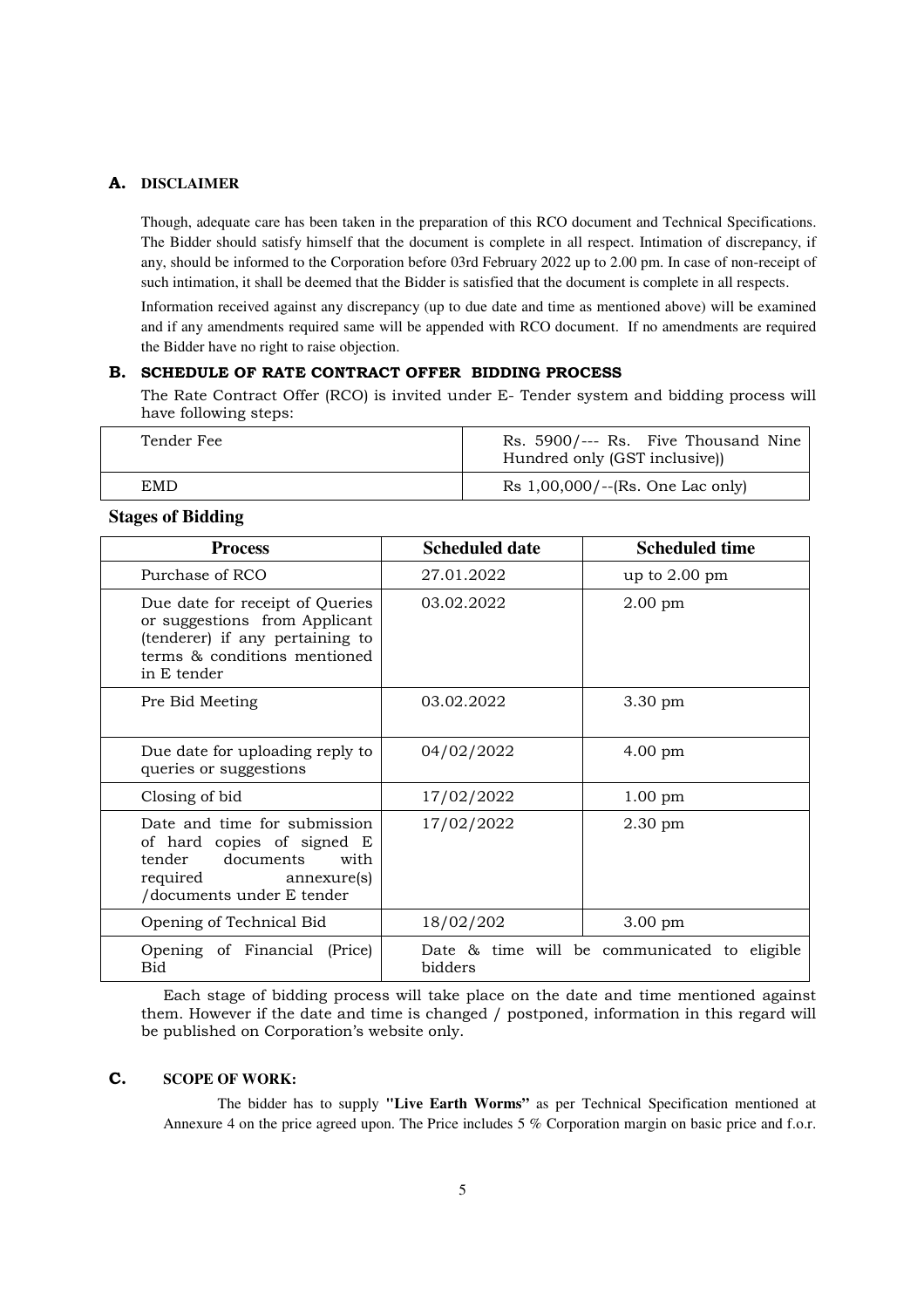destination in the territory of the state of Madhya Pradesh through branch offices that may be Block office or any place in the State of Madhya Pradesh. This item is being required in various schemes / departments of State Government/ Farmers. The Corporation with its 52 district offices takes the advantages of these schemes/ Market to generate business of the said items.

 Notwithstanding anything else contained to the contrary in this RCO Document, The Managing Director, M.P. State Agro Industries Development Corporation Ltd. reserves the right to cancel / withdraw / modify, fully or partially the Invitation for RCO' or to accept / reject the RCO without assigning any reason and shall bear no liability whatsoever consequent upon such a decision.

**D. SPECIFICATIONS:** The Items having specification as mentioned at annexure 4 of this document is being required.

### **E. INSTRUCTION to the BIDDER :**

- 1 The rates are invited under e-tendering system from the Producer or their authorized dealer/distributor for supply of live earthworms.
- 2 The Bidders are required to read carefully the terms and conditions of document and submit documents / relevant information mentioned in RCO document which is available on website only after affixing their digital signatures as a token of acceptance.
- 3 Any amendment(s) in the document including extension of date etc., such amendment(s) will be hoisted on the Corporation's website www.mpagro.org. & on www.mptenders.gov.in. No further notification will be published in the news paper. Accordingly interested bidders are advised to keep close watch on the Corporation's website in their own interest. It is also to be noted that any such amendments will be part of Rate Contract document.
- 4 The Bidders will have to get registration with www.mptenders.gov.in for E-tendering, without registration Offers cannot be uploaded on portal. To participate in Online RCO interested Bidders will be required Registration at Portal and valid class 3 digital signature certificates. Any charge/fee required for registration by www.mptenders.gov.in is to be paid by Bidders.
- 5 The RCO document is available on website www.mpagro.org of the corporation (for view only) & on www.mptenders.gov.in for on line submission .
- 7. RCO Document can be downloaded by on-line payment of Rs 5900/- inclusive GST on www.mptenders.gov.in against the cost of document.

8. All the Mandatory document and relevant annexure shall be uploaded in JPG or PDF format only, in minimum resolution of 600 DPI. Document uploaded in other format will not be considered.(Self Certified with Seal and signature)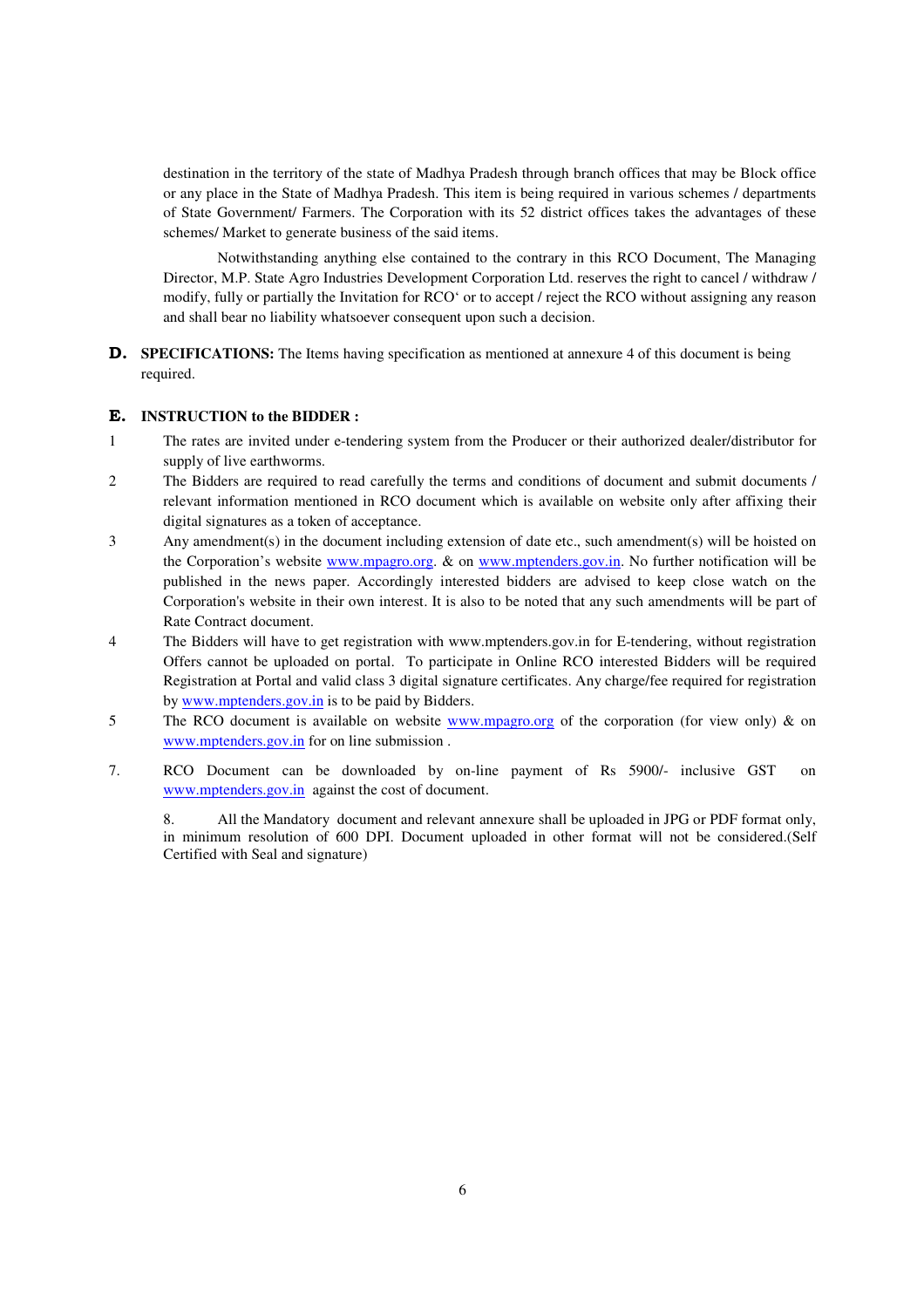| Sno            | <b>TYPE OF DOCUMENTS</b>                                                    | <b>AS PER CLAUSE</b>   |
|----------------|-----------------------------------------------------------------------------|------------------------|
| $\mathbf{1}$   | Certification of Incorporation/Society Registration/Document related to     | Annexure 4 Clause A1   |
|                | Proprietary Firm                                                            |                        |
| $\overline{2}$ | The Bidder must have minimum turnover of Rs.05 Lakhs, for live earth        | Annexure 4 Clause A 4  |
|                | worms per year, Statement for last three financial years (2019-20, 2020-21) |                        |
|                | and 2021-22) should be uploaded. (Certified by C.A.)                        |                        |
| $\mathcal{E}$  | The Bidder should be self Producer. The Bidder should submit affidavit in   | Annexure 4 Clause A 5  |
|                | support of Self Producer of <b>EISENIA FOETIDA AND EUDRILUS</b>             |                        |
|                | <b>EUGENIAE</b> Variety of Earth Worms                                      |                        |
| $\overline{4}$ | Good and Service Tax Identification Number (GSTN) of Production             | Annexure 4 Clause A 2  |
|                | Firm/Unit                                                                   |                        |
| 5              | Valid Permanent Account Number (PAN) Production Firm/Unit                   | Annexure 4 Clause A 3  |
| 6              | The Bidder should submit undertaking which may prove that bidder is not     | Annexure 5             |
|                | Debarred/Blacklisted by any Institute/Authority in given affidavit          |                        |
| $\tau$         | If the bidder is a Proprietorship Firm then the owner should submit         | Annexure 7             |
|                | declaration as per given proforma on page number 15 (Relevant document      |                        |
|                | should be uploaded).                                                        |                        |
| 8              | Rate Contract offer document duly signed and stamped                        | Annexure 1(Clause 4.4) |
| 9              | Authority to submit the RCO to this Corporation                             | Annexure 4             |
| 10             | Bidder must submit details of his production unit (name of unit, village,   | Annexure 9             |
|                | khasra no., whether Own land or lease land with photographs) and must       |                        |
|                | clear the source of worms.                                                  |                        |

Document uploaded in any other format will not be considered.

- 8. Bidder has to deposit on line the required Earnest Money Deposit (EMD) of Rupees 1,00,000 (One Lac only for each Item) on portal www.mptenders.gov.in.
- 9. Bidder must submit hard copies of complete technical bid including qualification criteria and related documents duly self attested (**except Price Bid)**. These documents must be dropped in Tender drop box placed at Office of the Managing Director M P State Agro Industries Development Corporation Limited, 3rd floor, Panchanan Bhawan, Malviya Nagar, Bhopal, on or before due date and time of submission of offer.
- 10. All documents uploaded on web site must be clear and readable. **In case of any non clarity of uploaded documents** or any dispute over documents uploaded online in E-Tender, the hard copies submitted by the bidder shall be treated final.
- 11. Bidders are advised to upload their offer well in time without waiting for last date of offer submission in order to avoid congestion or any other unforeseen circumstances.

### **F. PROCEDURE FOR RATE CONTRACT**

- 1. The Corporation invites the Offers for Rate Contract for supply of items as specified in **Annexure 4.**
- 2. Not more than one offer will be accepted from any Applicant/ Manufacturer. If any individual participating in the offer, representing more than one firm in one or different names and it comes to our knowledge at any point of time, all such offer will not be entertained and shall be liable for rejection.
- 3. It is the discretion of the Managing Director of the Corporation to accept/reject the application without assigning any reason thereof.
- 4. The Managing Director of the Corporation will decide the modus operandi for the selection of Bidder for Rate Contract and Finalizing of Rates.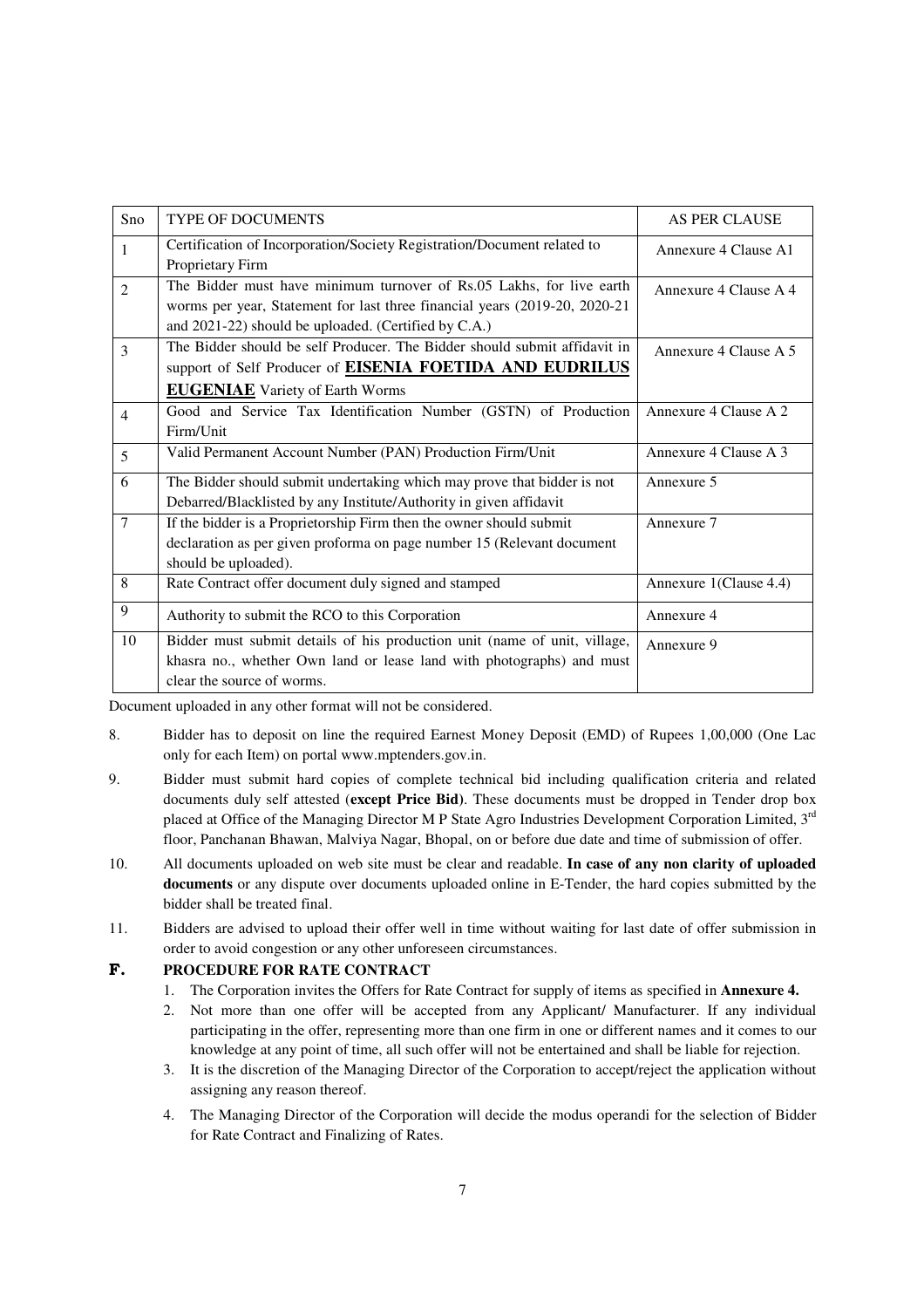#### **GENELRAL TERMS AND CONDITIONS**

#### **General Terms and Conditions of Rate Contract offer is as under :**

#### 01- **AVAILABILITY OF RATE CONTRACT DOCUMENT (RCO)**

- 1.1 The RCO document is available on website www.mpagro.org of the corporation, & on www.mptenders.gov.in .
- 1.2 RCO Document can be purchased by paying on line payment Rs 5900/- (and service charges of portal on www.mptenders.gov.in against the cost of document.
- 1.3 Any amendment(s) in RCO document including extension of date etc., such amendment(s) will be hoisted on the Corporation's website www.mpagro.org. & on www.mptenders.gov.in. No further notification will be published in the news paper. Accordingly interested bidders are advised to keep close watch on the Corporation's website in their own interest. It is also to be noted that any such amendments will be part of Rate Contract.

#### 02- **STAGES AND DUE DATES FOR BIDDING**-

The stages of bidding with important dates has been mentioned at **point B (page no 5)** 

#### 03- **RATE CONTRACT OFFER DOCUMENT**

The Rate Contract offer document comprises of **23 pages** .The Bidder is expected to read carefully all annexure and conditions mentioned herein. Failure to comply with the requirements of submission of offer will be at the bidder risk. Offers that are not substantially responsive to the requirements of the RCO documents will be rejected.

#### 04- **SUBMISSION OF RATE CONTRACT OFFER.**

- 4.1 Rate Contract Offer has to be submitted on line, on website www.mptenders.gov.in on or before due date and time, mentioned at Point B page no 5
- 4.2 All the Mandatory Documents and Rate Contract Offer Document to be uploaded (Self Certified with Seal and signature) as per list in Point E 9 shall be uploaded in JPG or PDF format only, in minimum resolution of 600 DPI or above. Document uploaded in other format will not be considered.
- 4.3 Self attested hard copies of all documents as mentioned above must be dropped in Tender drop box placed at Office of the Managing Director M P State Agro Industries Development Corporation Limited, 3rd floor of Panchanan Bhawan, Malviya Nagar, Bhopal, on or before due date and time .
- 4.4 **Submission of Documents**: The Envelope of Hard Copies (except financial bid) shall be submitted in a sealed cover super scribed with words **"Rate Contract Offer for supply of Live Earth Worms Technical information regarding eligibility"**

*Envelope should contain the following documents:-*

- i) RCO Document with annexure (Except financial bid) duly filled and signed on each page by authorized signatory.
- ii) Self Certified Copy of Valid PAN and GSTN (of Manufacturer and Authorized Distributor as the case may be)
- iii) Affidavit as per Annexure 3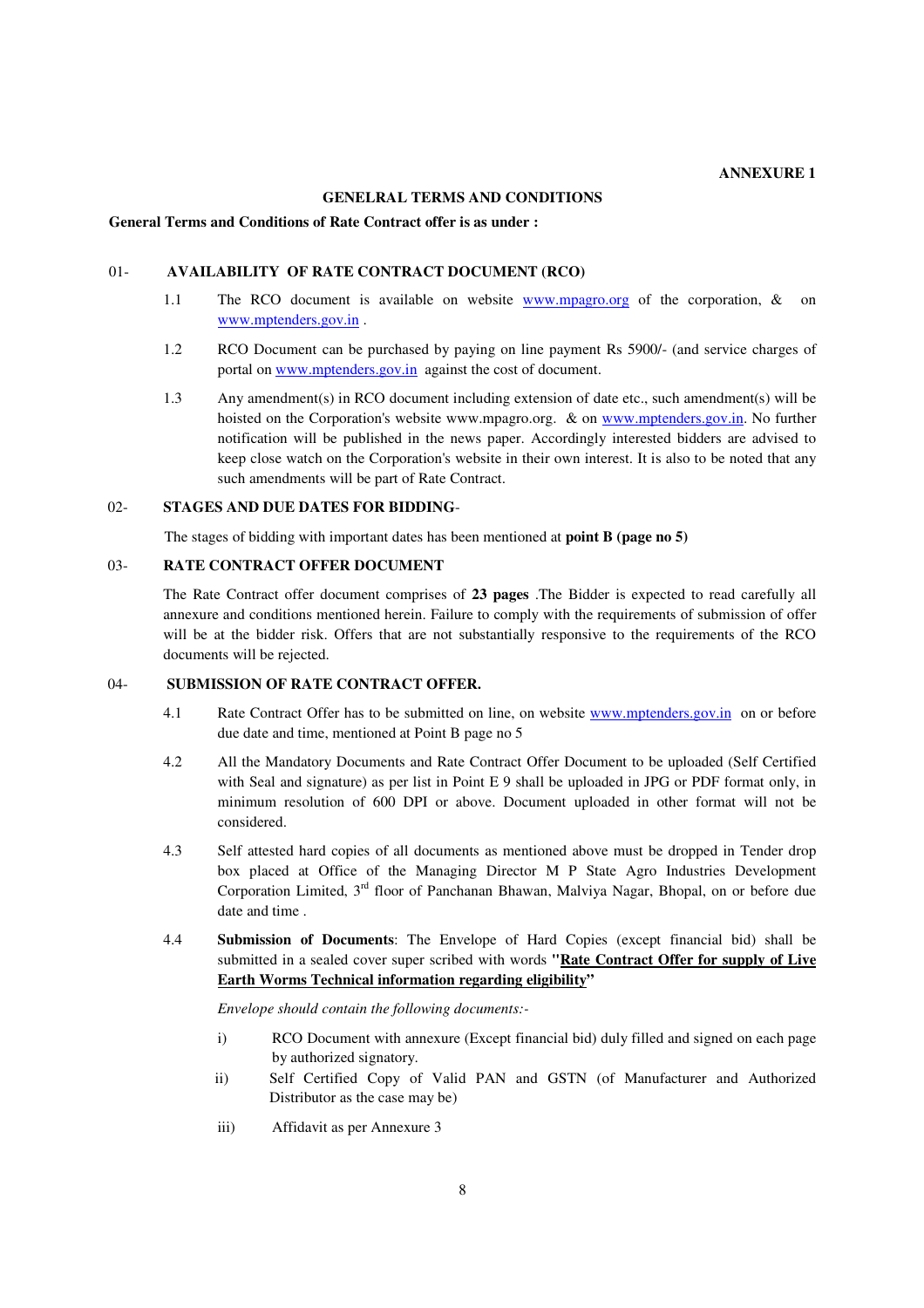- iv) Undertaking as per Annexure 5)
- **v)** Authority to sign Rate Contract (In Case Of Authorized Person Specific Power of Attorney has to be submitted/ In Case of Pvt. Ltd/ Ltd Company copy of Board Resolution has to be submitted/ **Not Applicable In Case of Partnership/ Proprietorship firm)**
- 4.5 Hard Copies received in the offer box up to due date and time will be opened on due date and time as mentioned point B -page no 5. In case of any non clarity of uploaded documents, the hard copies submitted by the Bidder shall be examined. The Corporation can take hard copies/ uploaded documents in consideration in exigencies required to do so.
- 4.6 The Corporation is not responsible for non submission of offer due to any unforeseen reasons like server downs, network problems etc. Bidder are advised to submit their offer well in advance before last date and time of submission to avoid such problems.
- 4.7 The Corporation will not be responsible for any delay on any account in receipt of hard copy of offer, even if the delay in receipt was caused in postal transit or any other reason, whatsoever.
- 4.8 On-line offer will be opened on due date and time as mentioned point B -page no 5 in the presence of the representative of firms who wishes to be present. However if the date and time of opening of offer is changed due to any unforeseen reason the revised date and time of opening will be uploaded on Portal/ website of the corporation.

### 05- **EARNEST MONEY DEPOSIT (EMD):**

Bidder has to deposit required Earnest Money has to be deposit on line on www.mptenders.gov.in

- (i) Earnest Money of all unsuccessful Bidder will be returned by www.mptenders.gov.in directly in the same account of the applicant. No interest is payable on the amount of EMD at the time of refund.
- (ii) Earnest Money shall be forfeited if the offer is withdrawn.
	- a. At any time prior to its rejection,
	- b. Before or after the acceptance is communicated to the Bidder.
	- c. If the selected Bidder fails to execute the agreement within prescribed time limit.
	- d. If it is found that false documents/ information are submitted.
- (iii) Earnest money of successful Bidder will be adjusted against Security Deposit (SD) at the time of the execution of the agreement.
- (iv)- The EMD will remain with the Corporation during the currency of the contract and/or till successful execution of all the order placed during the currency of the contract and will be refunded to the supplier without interest in case of no dispute.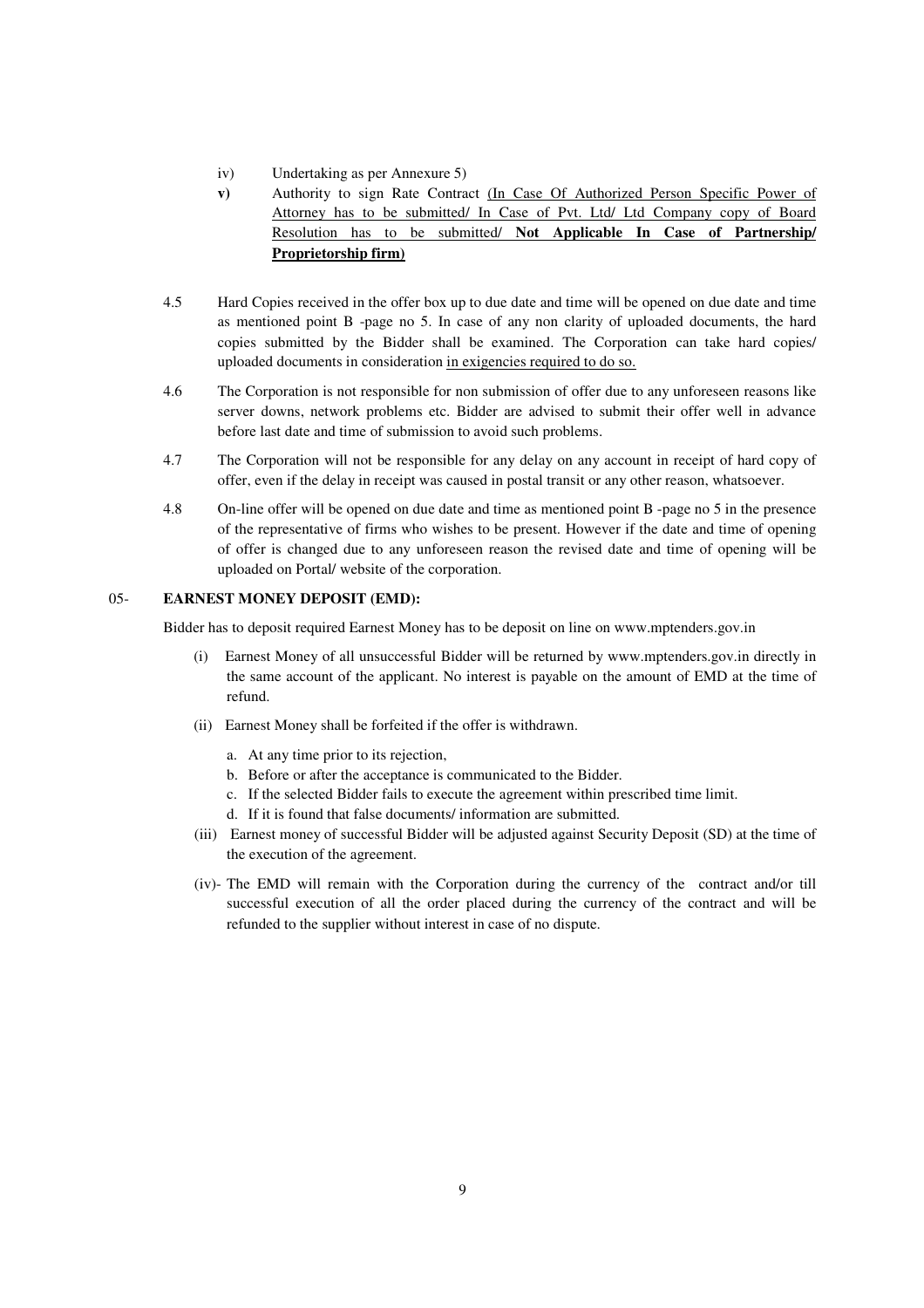#### 06- **SECURITY DEPOSIT (SD):**

- (i) EMD of the successful bidder(s) will remain in Corporation as Security Deposit. The Security deposit will remain with the corporation during the currency of the contract and will be refunded to the supplier without interest in case of no dispute.
- (ii) Security deposit will be forfeited in case of failure of supply of the Live Earth Worms as mentioned in the purchase order, in time and as per the approved specifications or for any breach of terms and condition of the agreement and RCO.
- (iii) The security deposit will be refunded **on demand** after the successful execution of all orders during currency of the contract period provided no dispute/claims or complaints exist for settlement without interest.

#### 07- **ELIGIBILITY CRITERION AND TECHNICAL SPECIFICATION:**

**ELIGIBILITY CRITERION AND TECHNICAL SPECIFICATION** of Earthworm are given in Annexure 4. Supplier has to supply items as per the specification mentioned and submit relevant information as sought by corporation.

### 08- **QUOATING OF RATES FOR RATE CONTRACT:**

- 8.1 The Bidder must submit rates online only as per format given in Annexure 6. This Format of price schedule is a sample for the Bidder. The Bidder are instructed to fill the rates in prescribed price schedule available on portal.
- 8.2 Bidder has to quote supply rate per unit inclusive of all taxes and f.o.r. destination basis which is usually a block head quarter of the districts of M.P. Rates exclusive GST and inclusive GST should be mentioned as per annexure 6.
- 8.3 Bidder within the state/outside of Madhya Pradesh: Bidder should quote the rate as per Specifications of Live Earth Worms. There should be basic rate (Without CGST/ SGST/ IGST but including Transportation F.O.R. destination) and showing Percentage of GST separately and Material wise HSN Number (as mentioned in Annexure 6.)
- 8.4 The Bidder should quote their lowest price, in accordance to the condition mentioned in clause No. 9.
- 8.5 In Case of Taxation rates / Taxation Pattern is revised by Central/ State Govt. **the same basic rates** will be applicable.
- 8.6 Corporation Margin: Normally corporations will sale this material by adding maximum of 5% margin on purchase price excluding GST (basic Price). Suppliers are requested to quote their lowest price, in accordance to the condition mentioned in clause No. 9.

### 09- **REASONABILITY OF RATES:**

Bidder shall have to offer his lowest rates and it should be strictly in accordance with the clause mentioned below (applicable from the date of Submission of RCO).

- (i) The price charged for Live Earth Worms under this contract by the bidder shall, in no event, exceed the lowest price at which the identical items to any other person /organization/ government department/ Govt. Corporation / or any Govt. body in Madhya Pradesh during the period of contract till completion of all orders issued during the currency of contract.
- (ii) At any time during the aforesaid period, If the Supplier reduces unit sale price of such offered Live Earth Worms or sells such Live Earthworms to any other person / organization at a price lower than the price chargeable under the contract, the Supplier shall forthwith notify such reduction in the rate to the Corporation.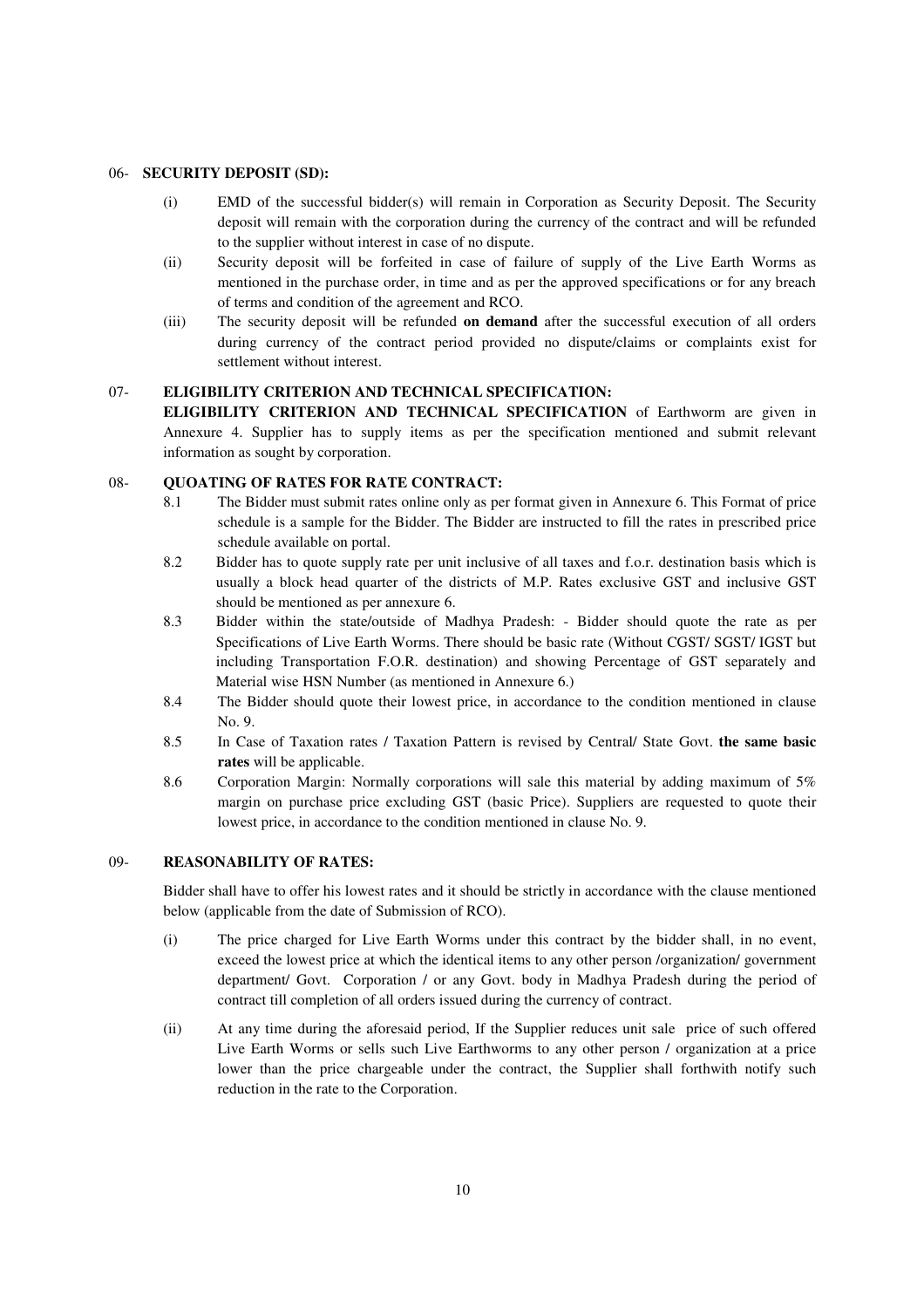- (iii) After such reduction in unit sale price, the amount paid under this contract to supplier shall be reduced correspondingly & the Corporation shall be entitled to recover such excess amount from the supplier's forthcoming bills alongwith forfeit EMD and can be debarred for work from the Corporation.
- 10- **NEGOTIATION**: It is clarified that normally, no rate negotiation will be done and therefore the bidder should quote their lowest prices only. However if rate received is not reasonable than on recommendation of committee, the Managing Director of the Corporation may decides to give counter offer of the rates decided by the corporation to all eligible bidder.

### 11. **ISSUE OF CORRIGENDUM**

- a. A prospective Bidder seeking any clarification on the Tender Documents may submit queries in writing on or before date mentioned at page no 5 at MPSAID Office. Seeking clarification on e mail / by correspondence will be treated as pre-bid meeting  $\&$  no prebid meeting will be held on.
- b. MPSAID shall provide response to the queries as per schedule mentioned at point B -page no 5
- c. In context to reply of quarries/suggestion, MPSAID may modify the RCO Document by a corrigendum. Any such corrigendum shall be deemed as a part of this Rate Contract offer.

#### **12. AMENDMENT OF RCO DOCUMENT:**

RCO once submitted cannot be amended. However, in some circumstances (such as major anomaly in the technical specifications having a major impact on pricing), the M.P. State Agro Industries Development Corporation Ltd. may decide to take fresh RCO from all or any Bidder before opening of the financial bid.

#### 13- **VALIDITY OF APPLICATION**:

 Applications received against this RCO shall be valid for acceptance for 6 months from the due date of submission of offer.

#### 14**- VALIDITY OF RATE CONTRACT**:

 The Rate Contract against this RCO is valid up to **31.01.2023** and onwards. The RCO can be extended till the new rates are circulated.

#### 15- **Finalization of Rate Contract**

 It is clarified that normally, no rate negotiation will be done and therefore the offerer should quote their lowest prices only. However the Managing Director of the Corporation may decides to give counter offer of the rates decided by the corporation to all eligible offrers.

#### 16- **EXECUTION OF AGREEMENT:**

- (a) The Corporation will intimate the successful bidders regarding acceptance of rates and inform him to execute an agreement. Draft agreement is annexed at **annexure 8**. In case the bidder fails to execute agreement within time limit the EMD deposited by bidder shall be forfeited.
- (b) The successful bidder shall have to execute an agreement as per **Annexure 8 & 8 a** with the Corporation. The agreement will be executed on non-judicial stamp paper of Rs. 1000/-, the cost of the same will be borne by the bidder.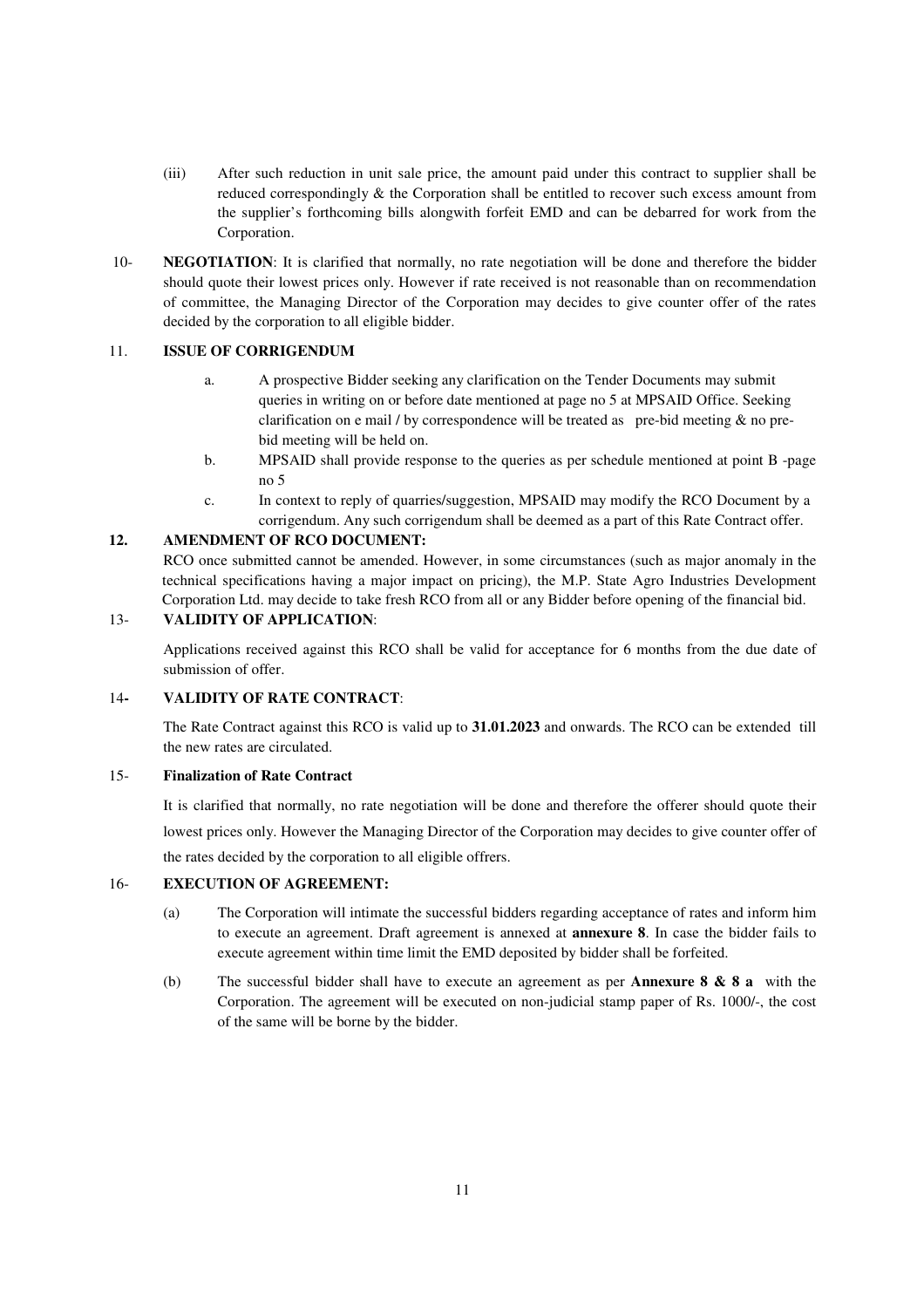#### 17- **PLACEMENT OF ORDER:**

 **On receipt of demand from District Offices of the Corporation,** the Authority at Head office /Regional Manager of the Corporation shall place purchase order to the supplier, the Managing Director will decide the order placing authority.

#### 18- **SCHEDULE AND MODE OF SUPPLY / PAYMENT**

- 1- The supplier has to supply the ordered material as scheduled in supply order and submit bill **in triplicate** along with receipt/acknowledgement of consignee in desired proforma..
- 2- The payment shall be released on "Payment after Payment" basis (i:e on receipt of payment from consignee the corporation will make payment to supplier) as follows:
	- a) As far as possible, 80% payment of supplier's bill will be made within 30 days on receipt of payment by the corporation against the supplies along with proper receipt of items of the ordered quantity at the destination in good condition duly issued by the consignee and countersigned by the District Manager of the corporation for the consignee's district.
	- b) Balance 20% payment of the bill be paid after receipt of satisfactory performance report from the user department.

*Note: Corporation will release the balance 20 percent payment after 60 days (from the date of supply) considering there is no complaint by the consignee against the quality of the supplied material after getting the certificate from the District Manager of the Corporation.* 

- 3- The supplier shall ensure that the item supplied by him (as per order) reaches to the consignee at destination in good condition.
- 4- In case supplier fails to supply Live Earth Worms within said time limit, the consignment will be accepted only with due concern of the consignee department.
- 5- Failure on the part of the supplier on timely supply, may lead to forfeiture of the Security Deposit (on agreement with successful bidder, EMD will be kept as security deposit) and the rate contract shall stand cancelled and agreement terminated.
- 6- If any dispute regarding the quality / quantity of the material supplied arises at consignee's end, the corporation will make payment after settlement of the dispute only.

## 19- **TARNSIT INSURANCE:**

 Rates should be inclusive of transit insurance. Any loss or damage of the item during transit (either insured or not) shall be borne by the supplier

## 20- **FORCE MAJEURE CLAUSE:**

If any time during the currency of contract the performance in whole or in part by either party or any obligation under this contract shall be prevented /delayed by reasons of any war, hostility, acts of the public enemy, civil commotions sabotage, fire, floods, explosions, epidemics, quarantine, restrictions, strike. lockouts or acts of God (hereinafter referred to as eventualities) then neither party will be way of such eventuality be entitled to terminate this contract nor shall have any claim for damages against the other in respect of such nonperformance or delay in performance (provided notice of the happening of any such eventualities is given by either party to the other within 21 days from the date of occurrence thereof) Deliveries under this contract shall be resumed as soon as practicable after such eventualities has come to an end or ceased to exist.

21- Submission of RCO shall be deemed as acceptance by the Bidder in contest to the terms and conditions contain herein.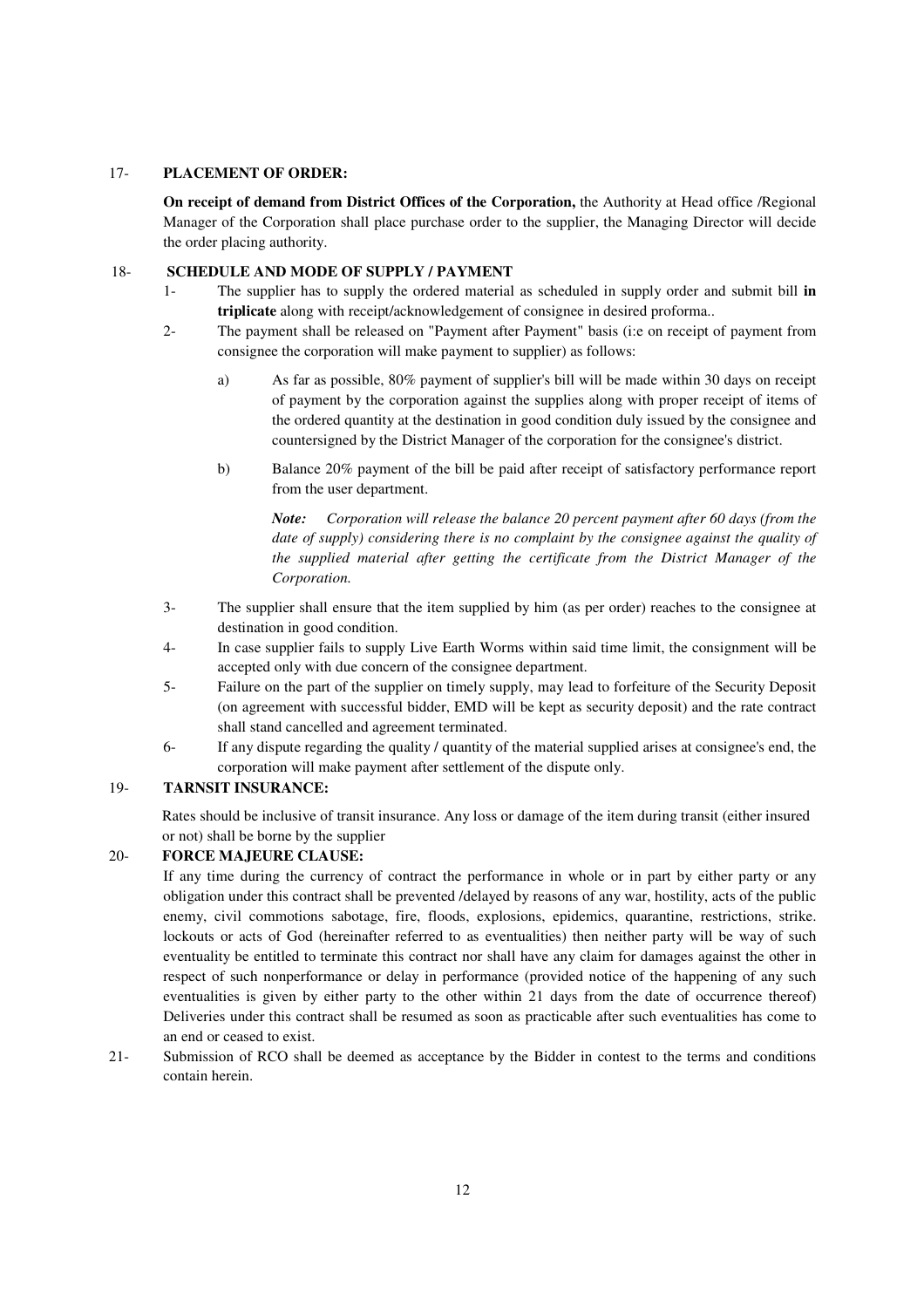- 22- The Managing Director of the Corporation reserves the right to accept or reject any or all the offers without assigning any reason what so ever at any time prior to the award of the contract, without incurring any liability to the affected bidder and any obligation to inform the affected bidder of the grounds.
- 23- **PURCHASE PREFERANCE:** As per the policy of the State Govt. in respect of purchase of item for the use of Corporation, purchase preference to the extent of 30% shall be given to those producers who belong to the SC/ST category. A self certified photocopy of certificate issued by competent authority should be attached to avail purchase preference.
- 24- **INSPECTION:** The Managing Director may decide to inspect the Production / Quality Control Facilities of the offerer before or after the execution of agreement. If at any time, it is found that the information submitted by Offerer/Supplier is not according to the documents submitted, the Managing Director reserves the right to reject the offer or terminate the agreement.
- 25- **SELECTION OF FIRMS**: The Managing Director of the Corporation will decide the modus operandi for the selection of Bidder for Rate Contract. It should be noted that the Corporation may select one or more number of firms to get Rate contract. The decision of the Managing Director of the Corporation shall be final and binding to the Bidder.
- 26- The Managing Director of The Corporation reserves the right to impose penalties at his discretion for breach of the terms and conditions (commensurate with the losses incurred) which may be forfeiture of SD and/or debarring the supplier for maximum period of 5 years to supply item, through this corporation.
- 27- Managing Director of the Corporation reserves the right to amend or replace or change any condition without any notice, in exigencies required to do so.
- 28- **Arbitration**: In case of any dispute arising between the supplier and Corporation the matter shall be referred to Dy. General Manager of the Corporation. In case, the supplier is not satisfied with the decisions of Dy. General Manager, the matter shall be referred to the Managing Director of the Corporation who will act as sole arbitrator finally passes his verdict, which will be binding, to supplier and Corporation.
- 29- For all legal proceedings, the District Court Bhopal will have jurisdiction.
- 30- **OPEN ENDED PROCEDURE :-**For supply of Earthworms R.C.O. is "Open Ended", i.e. such offerers who have not been able to submit their offer to the Corporation by the due date and time can submit their offer in open ended process. For this, the following action will have to be taken.

1. Offerers fulfilling the Minimum Eligibility Criteria in the rate contract offer will submit an application to the Managing Director of the Corporation . Self attested copy of all the documents fulfilling Minimum Eligibility Criteria in the Rate Contract Offer (authorization letter and affidavit on stamp paper in original) will have be submitted along with the application.

2. Offerers will have to submit requisite EMD (Refundable) and Rate of Contact Offer document fees (including GST, Non-refundable) along with the application in the form of Demand Draft (separately) in favor of M.P.State Agro Industries Development Corporation ltd.

3. Application submitted by such offers for participating in Open Ended R.C.O will have to submit Rs 10,000/- (non-refundable) as processing fees, separate for each item offered, in the form of Demand Draft in favor of M.P.State Agro Industries Development Corporation ltd.

4. Such applications received by the Corporation up-to 30th of every month will be reviewed. On the basis of the documents submitted, the Corporation can invite the eligible bidders for executing the agreement. The Corporation will cancel the ineligible applications and return their demand draft.

#### **Assistant Manager (Horticulture)**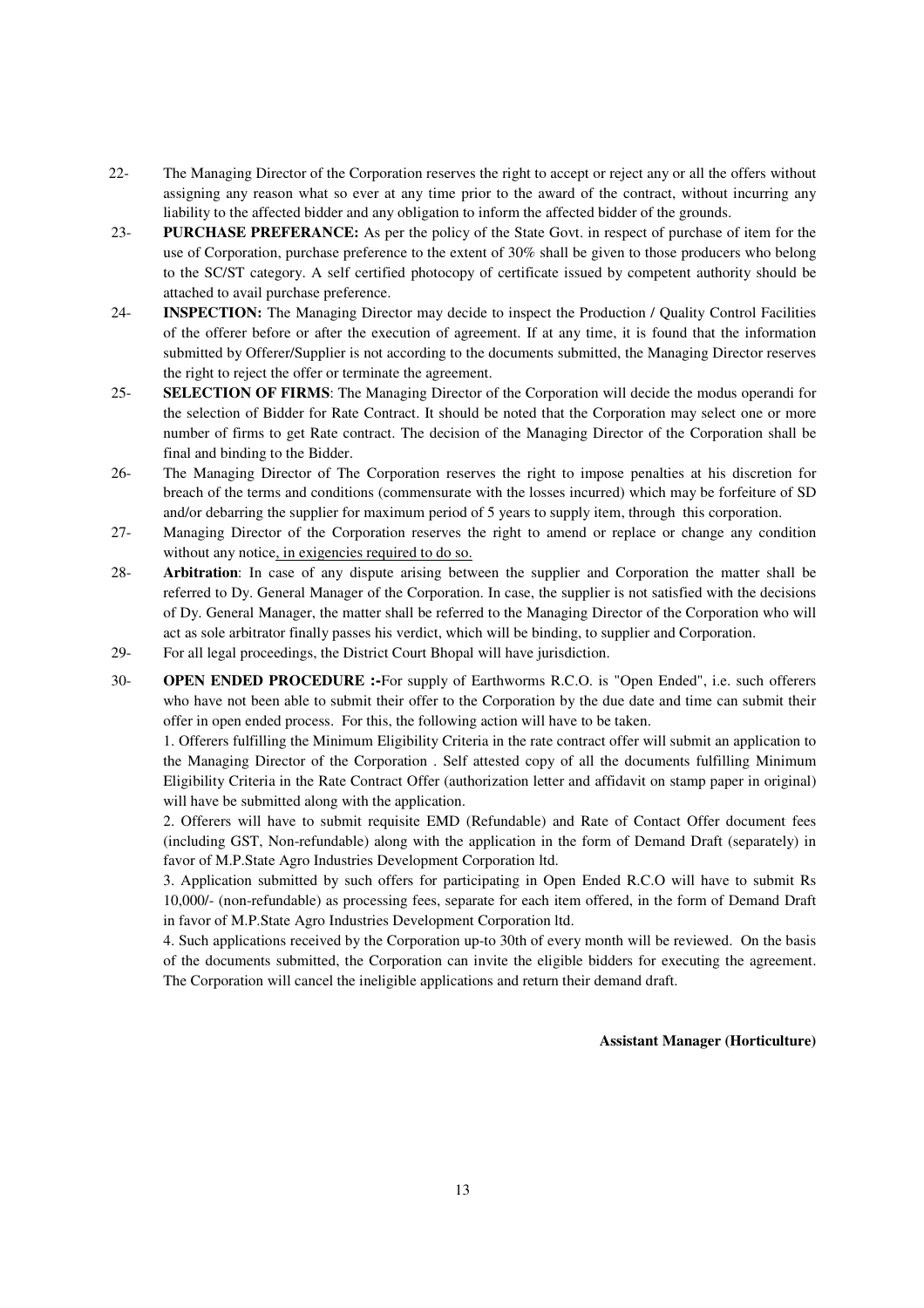## **ANNEXURE 2**

## **Application Form**

To

 Managing Director M P State agro Industries Development Corporation Ltd 3rd Floor, Panchanan Bhawan Malviya Nagar Bhopal

**Subject**:- Rate Contract Offer for supply of--------------------------------------. Dear Sir,

Kindly accept our application for rate contract offer for supply of ---------------------- in the state of Madhya Pradesh. I am submitting application and details as per your prescribed document.

| $\mathbf{1}$   | Name & Address of the Applicant Firm                         |                             |
|----------------|--------------------------------------------------------------|-----------------------------|
| $\overline{c}$ | <b>If Proprietorship</b>                                     |                             |
|                | a) Name of Proprietor                                        |                             |
|                | b) Full Address                                              |                             |
|                | c) PAN number                                                |                             |
|                | d)GSTN No                                                    |                             |
| 3              | If Partnership                                               |                             |
|                | a) Name of partners and their address                        | 2.<br>3.<br>$\mathbf{1}$ .  |
|                | b) Is partnership deed registered If yes then date of        | Yes / No                    |
|                | registration (attach copy of deed)                           |                             |
| $\overline{4}$ | Is Limited or Pvt. Limited Company under Indian Companies    | Yes / No                    |
|                | Act 1956.                                                    | Please state the following. |
|                | Limited or Private Limited                                   |                             |
|                | Registered Office Address                                    |                             |
|                | Date of Certificate of in Corporation                        |                             |
|                | Memorandum & article of Association                          |                             |
| 5              | Email Address for Correspondence                             |                             |
| 6              | Location of Production units                                 |                             |
| 7              | Year of Establishment of the units.                          |                             |
| 8              | Manufacturing<br>Registration<br>Certificate<br>(Licence/    |                             |
|                | Acknowledgement EM Part II/ IEM) issued by District Trade    |                             |
|                | Industries Centre (DTIC) or Statutory Competent Authority    |                             |
|                | for manufacturing the Plastic Item.                          |                             |
| 9              | Name of Person Singing the RCO                               |                             |
|                | (In Case Of Authorized Person Specific Power of Attorney has |                             |
|                | to be submitted)                                             |                             |

 I here by confirm that all the above information is true to the best of my knowledge & belief. All the documents as required in the documents as enclose.

Date Seal & Signature of the offerer

or

their authorized Representative

*Note: Separate sheet may be used if necessary*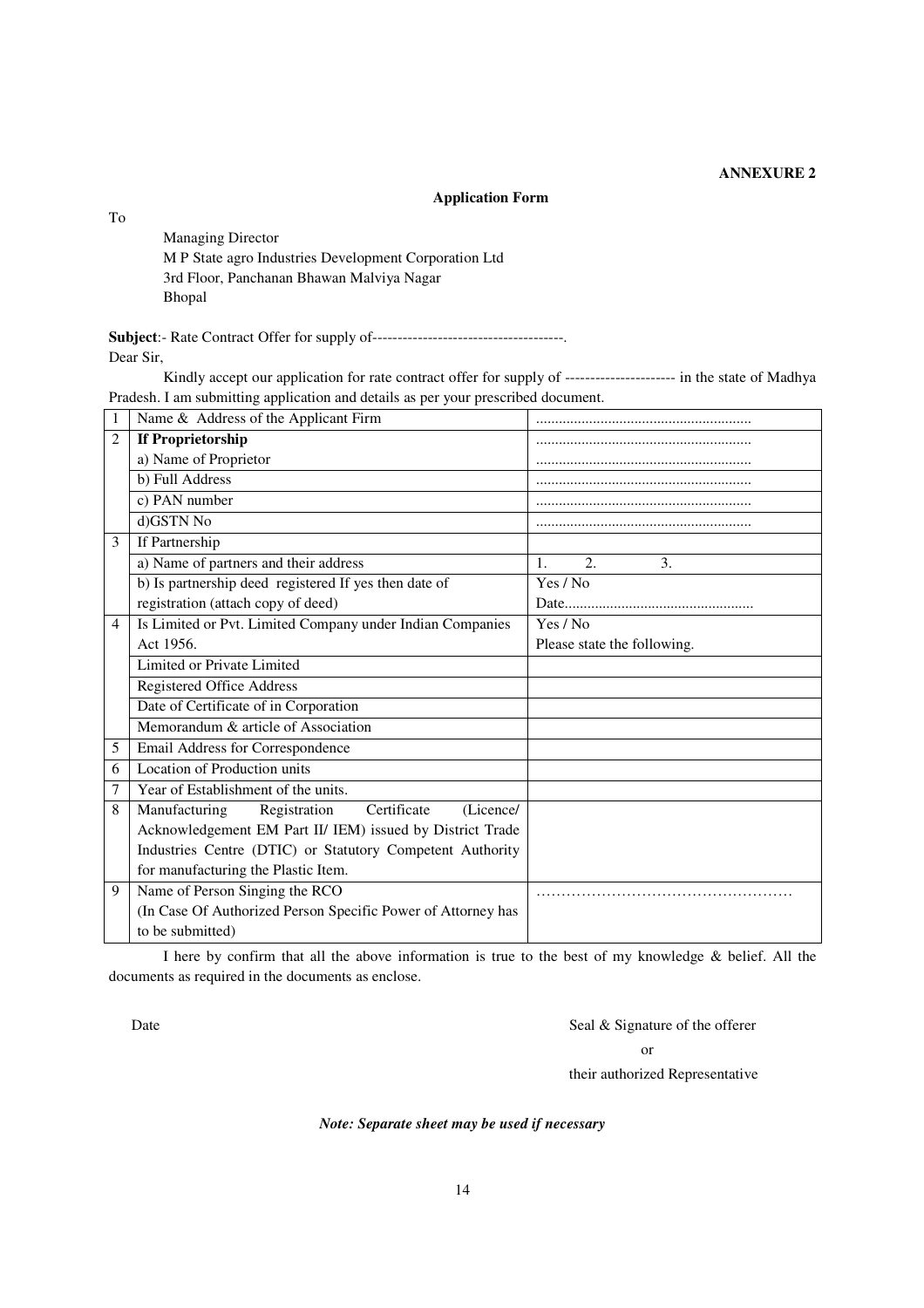## **ANNEXURE- 3**

# **A- List of Mandatory Documents to be uploaded (Self Certified with Seal and signature)**

| S.No           | <b>TYPE OF DOCUMENTS</b>                                                                                                                                                                |
|----------------|-----------------------------------------------------------------------------------------------------------------------------------------------------------------------------------------|
| $\mathbf{1}$   | Document as Supplier of Living Earth worms                                                                                                                                              |
| 2              | Valid Permanent Account Number (PAN) along with last three years ITR                                                                                                                    |
| 3              | Valid GST No. along with last three month GST return File                                                                                                                               |
| $\overline{4}$ | CA Audited last three financial years (2018-19, 2019-20 and 2020-21) Balance sheet                                                                                                      |
| 5              | Affidavit as per Annexure 4                                                                                                                                                             |
| 6              | The Bidder should be self Producer. The Bidder should submit affidavit in support of Self Producer<br>of Eisenia foetida and Eudrilus eugeniae Variety of Earth Worms. Annexure 6       |
| $\tau$         | Bidder must submit details of his production unit (name of unit, village, khasra no., whether Own<br>and or lease land with photographs) and must clear the source of worms. Annexure 5 |
| 8              | Declaration of proprietorship firm. Annexure 8                                                                                                                                          |
| 9              | Required document which are mentioned in RCO                                                                                                                                            |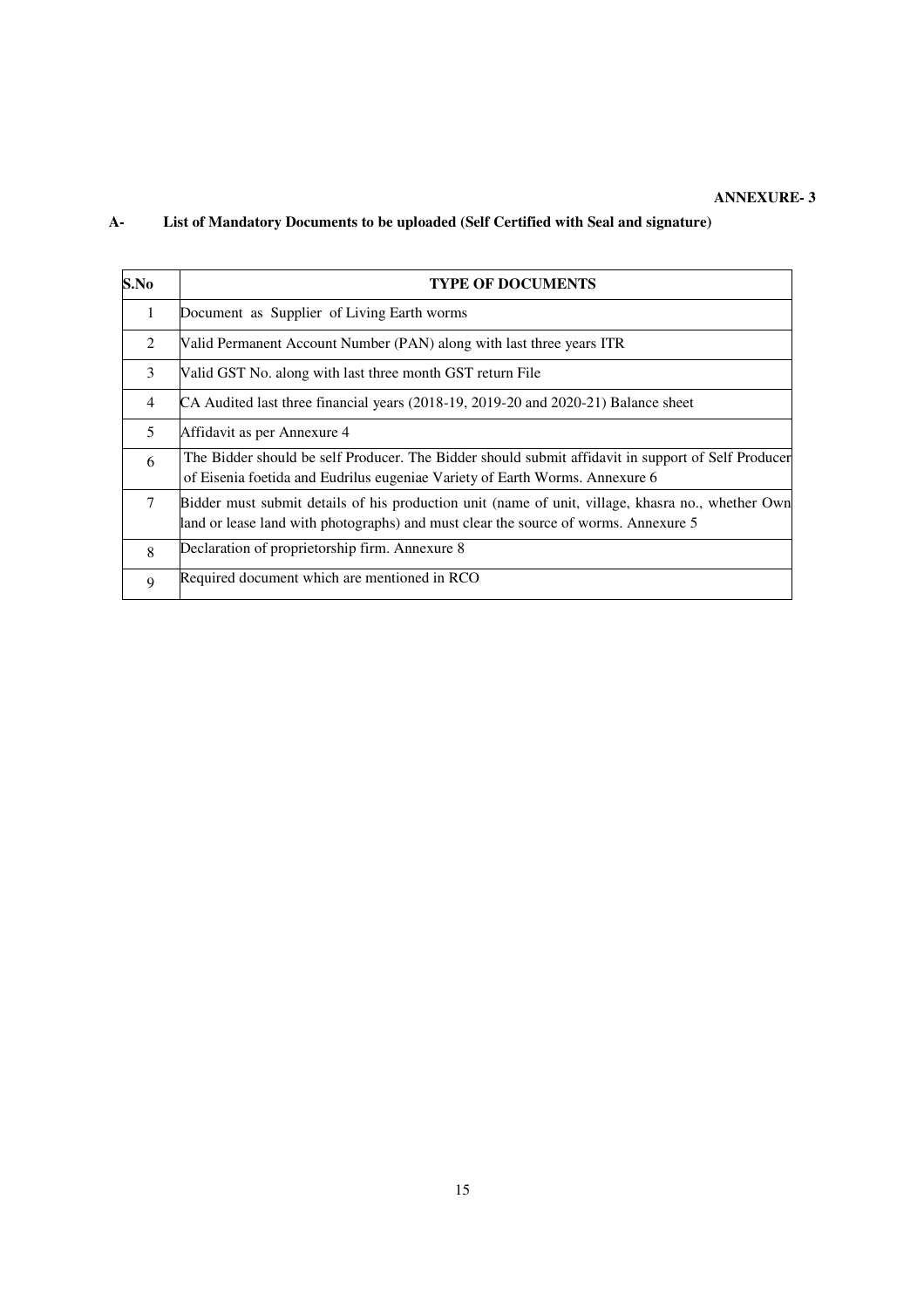#### **ANNEXURE- 4**

#### AFFIDAVIT

 We.................................................hereby offer for the supply of ----------- conforming to the Specifications as mentioned in RCO.

We undertake to supply such quantities of material as per Specification as mentioned in RCO, as we may be called upon to supply and under the conditions here-to enclosed during the allotted period from the date of execution of the agreement on the rates agreed upon, at the places to be specified by the M.P. State Agro Industries Development Corporation Limited within the specified delivery period.

We undertake that our firm has neither been Blacklisted/Debarred by any Government / Government Undertaking /Bank nor penalized on the same ground. We also undertake that no legal proceeding is pending in any Courts on the same grounds.

 We undertake that the rates given to the Corporation are the lowest price, in accordance to the prevailing rates of the Company / their other authorized dealer & market condition. In case of any dispute or discrepancy in the submitted rates we will be sole responsible. In such cases the Corporation will be free to recover the losses or impose penalties as decided by the Managing Director of the Corporation.

 We hereby agree to abide by and fulfill all the terms and conditions of contract annexed hereto and in default there of to forfeit and pay to the M.P. State Agro Industries Development Corporation Limited, the penalties or sum of money mentioned in the said conditions.

 The sum of Rs. 100000 (One Lacs Only) in the form of Demand draft or any of the form specified in the agreement of RCO Documents is herewith forwarded as Securety Money Deposit which shall be retained by The MP State Agro Industries Development Corporation Limited.

I have read and fully understood the terms and conditions of supplies etc. mentioned in the documents.

|          | (Signature with Office Seal) |
|----------|------------------------------|
| Witness: |                              |
| -1.      |                              |
| 2.       |                              |

#### **Note: To be submitted on non judicial stamp of Rs 500.00**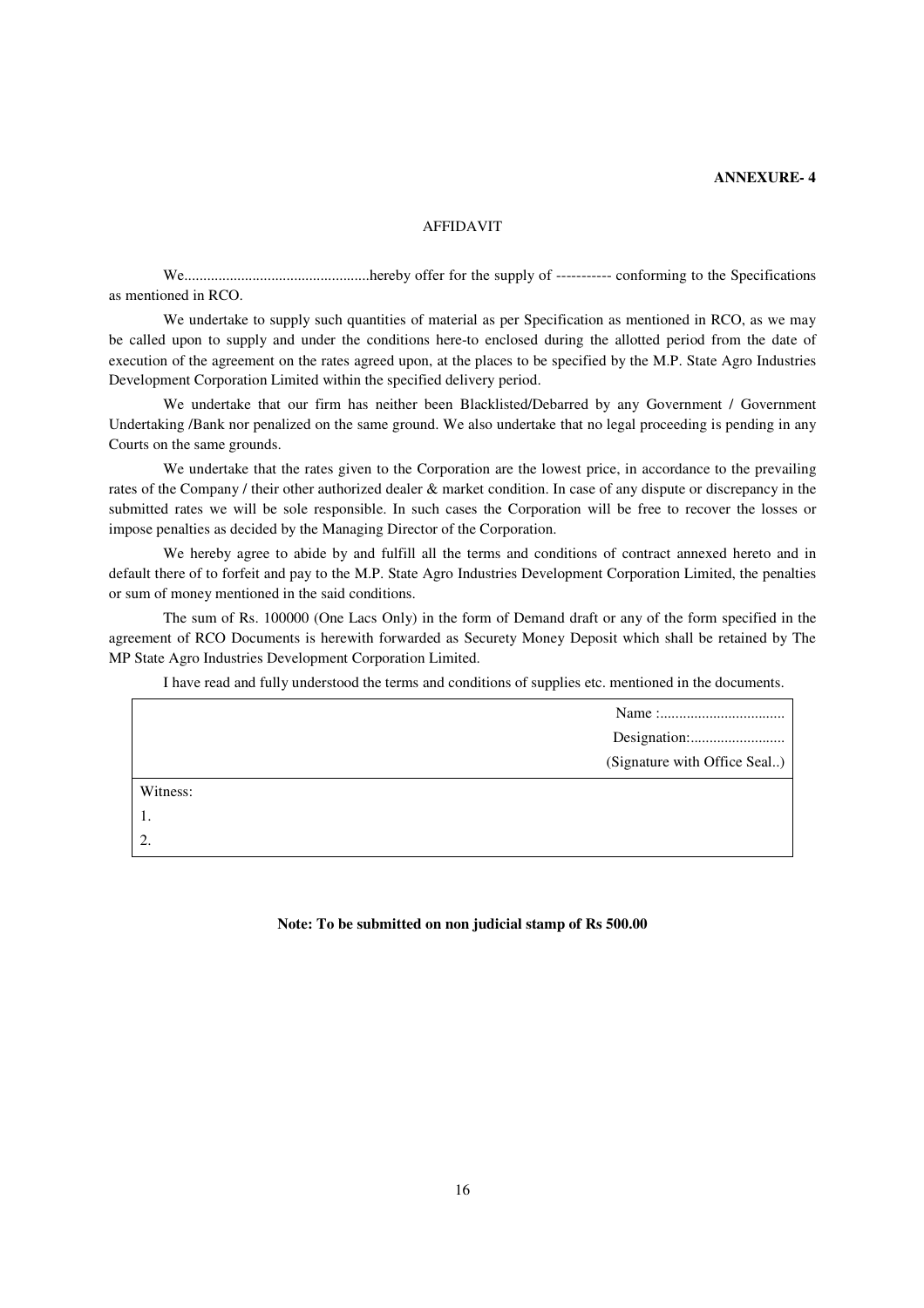#### **B- ELIGIBILITY CRAITERIA**

- 1. Bidder may be a company registered under the Companies Act, 1956, or a Partnership Firm registered under Partnership Act, 1932 or a Co-operative Firm registered under Co-operative Act or Proprietorship Firm as the case may be (Upload self certified copy of registration)
- 2. Bidder must have valid GST Number (Relevant document should be uploaded).
- 3. Bidder must have valid PAN Number. (Relevant document should be uploaded).
- 4. The Bidder must have minimum turnover of Rs. 20 Lakhs, for live earth worms per year, Statement for last three financial years (2018-19, 2019-20 and 2020-21) should be uploaded. (Certified by C.A.)
- 5. The Bidder should be self Producer. The Bidder should submit affidavit in support of Self Producer of Eisenia foetida and Eudrilus eugeniae Variety of Earth Worms.
- 6. Bidder must submit details of his production unit (name of unit, village, khasra no., whether Own land or lease land with photographs) and must clear the source of worms.

## **B. TECHNICAL SPECIFICATION OF ITEM**

| S.No.    | Specification                                                                            |
|----------|------------------------------------------------------------------------------------------|
|          | EISENIA FOETIDA - Minimum number of earthworms must be 1000 per Kg. weight. It must have |
|          | at least 60% Adult Worms.                                                                |
| $\gamma$ | EUDRILUS EUGENIAE - Minimum number of earthworms must be 1000 per Kg. weight. It must    |
|          | have at least 60% Adult Worms.                                                           |

- 1. Supply System (packing) shall be done in appropriate packing along with vermi compost in proper moisture so that worms could reach f.o.r. destination in live and healthy condition.
- 2. Live Earthworm should be packed in such a manner so as to sustained outside temperature up to 46 degree centigrade.
- 3. The bidder has to supply requisite material f.o.r. basis that may be District Office/Block Office as per requirement.
- 4. The bidder will be fully responsible for the Quality (purity of worms species) and Quantity of the material supplied to the consignee.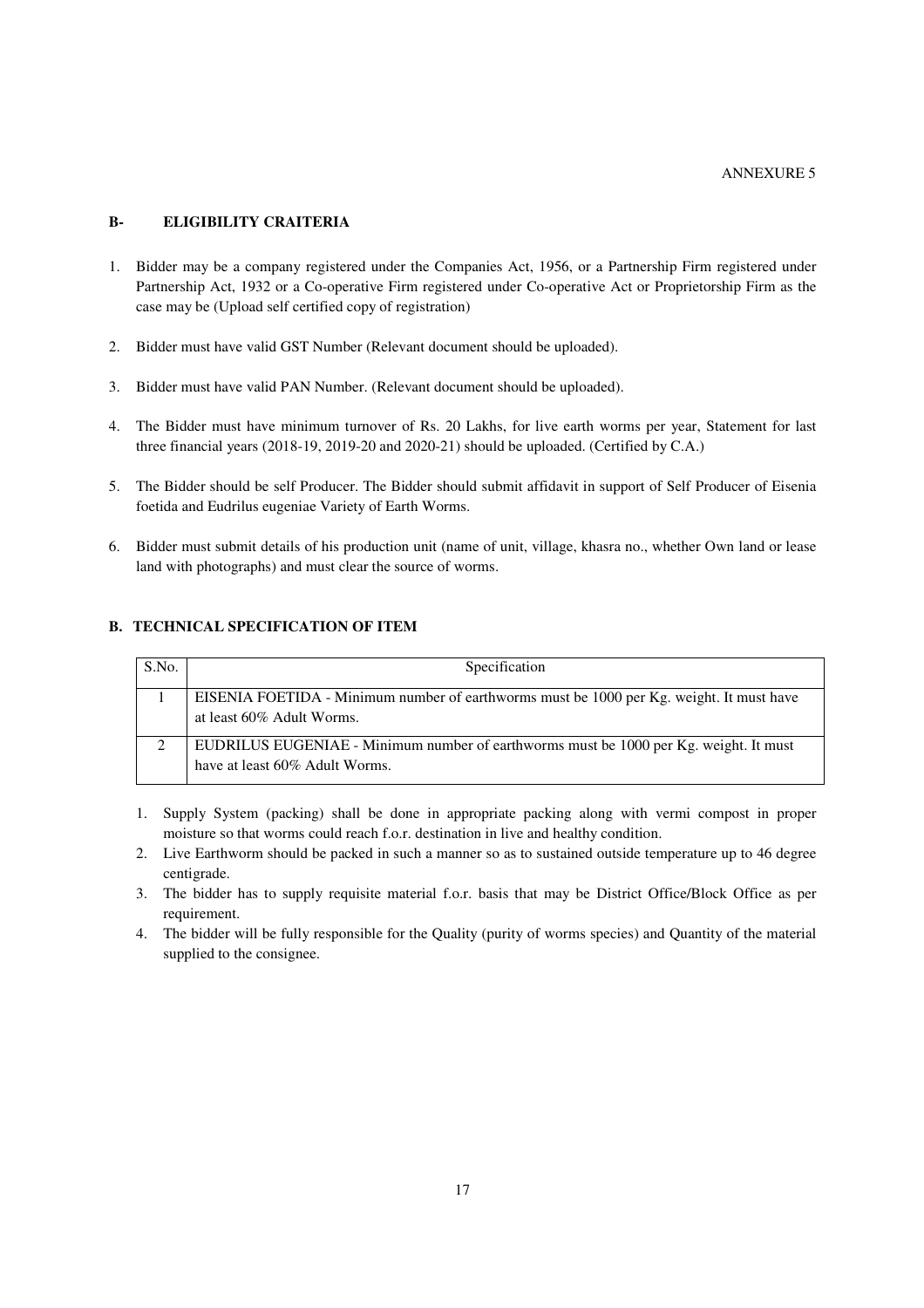### **Annexure 6**

#### **Undertaking**

#### (On Producer's letter Head)

We M/s...................................................... having registered office at..................................have gone through the terms and condition of Rate contract Offer Document invited by this corporation which is due on 8rd February 2022 and Shri ............................Designation ..................................has been authorized to submit Rate Contract offer for supply of Live Earthworms on behalf of our company.

We hereby undertake to supply the said variety of live earthworms as has been mentioned in this document.

We undertake that our firm has neither been Blacklisted/Debarred by any Government / Government Undertaking /Bank nor penalized on the same ground. We also undertake that no legal proceeding is pending in any Courts on the same grounds.

> Authorized Signatory Seal Name and Designation

*Note : \* To be submitted in original.* 

*\*\* In Case of Company it should be supported with board resolution. In other case it should be issued by Proprietor/ Managing Partner.*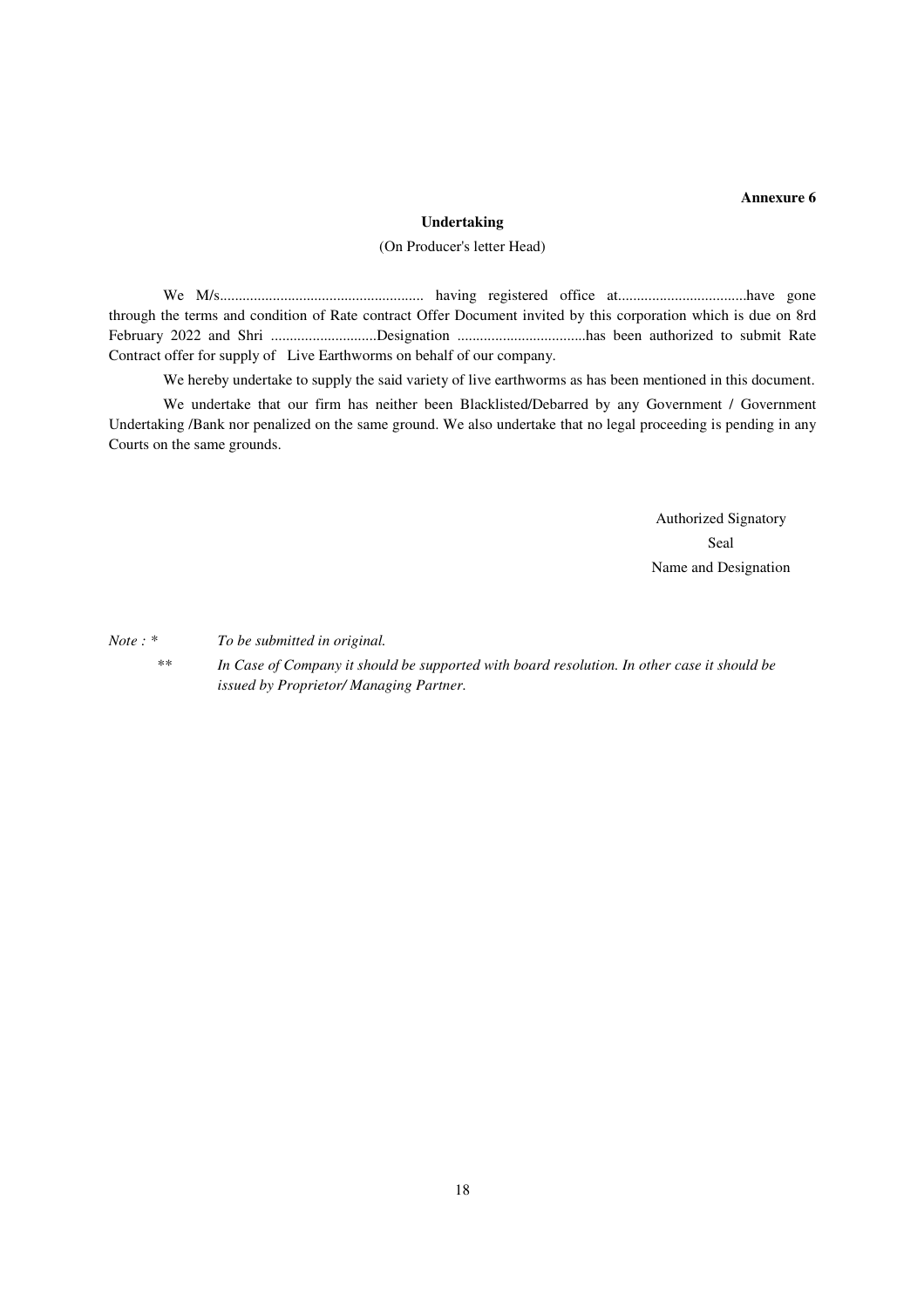## **ANNEXURE 7**

# **PRICE BID / FINANCIAL BID FORMAT FOR FINANCIAL OFFER FOR SUPPLY OF LIVE EARTH WORMS OF THE YEAR 2020-21 (WITH UP TO DATE AMENDMENTS)**

#### NAME OF OFFERER----------------------------------------------------------------------

|                | <b>NAME OF PRODUCER</b>                                                                                                              |                                    |                |       |                           |                             |                                                 |                                      |                                        |
|----------------|--------------------------------------------------------------------------------------------------------------------------------------|------------------------------------|----------------|-------|---------------------------|-----------------------------|-------------------------------------------------|--------------------------------------|----------------------------------------|
| SI. NO         | Description<br>Item                                                                                                                  | VARIETY                            | Quantity       | Units | RATE inRs<br><b>BASIC</b> | <b>ENDONA</b><br><b>GST</b> | AMOUNT<br>Without<br>Taxes In 1<br><b>INIOL</b> | AMOUNT<br>With Taxes<br><b>TOTAL</b> | <b>AMOUNT</b><br><b>TOTAL</b><br>words |
| 1              | $\overline{2}$                                                                                                                       | 3                                  | $\overline{4}$ | 5     | 13                        | 15                          | 53                                              | 54                                   | 55                                     |
| 1              | Minimum<br>number of<br>Worms must<br>be 1000 per<br>Kg. weight. It<br>must have at<br>least $60\%$<br>Adult Worms.                  | <b>EISENIA FOETIDA</b>             | N <sub>o</sub> |       |                           |                             |                                                 |                                      |                                        |
| $\overline{2}$ | $\overline{\text{Minimum}}$<br>number of<br>Worms must<br>be 1000 per<br>Kg. weight. It<br>must have at<br>least 60%<br>Adult Worms. | <b>EUDRILUS</b><br><b>EUGENIAE</b> | N <sub>o</sub> |       |                           |                             |                                                 |                                      |                                        |

# 19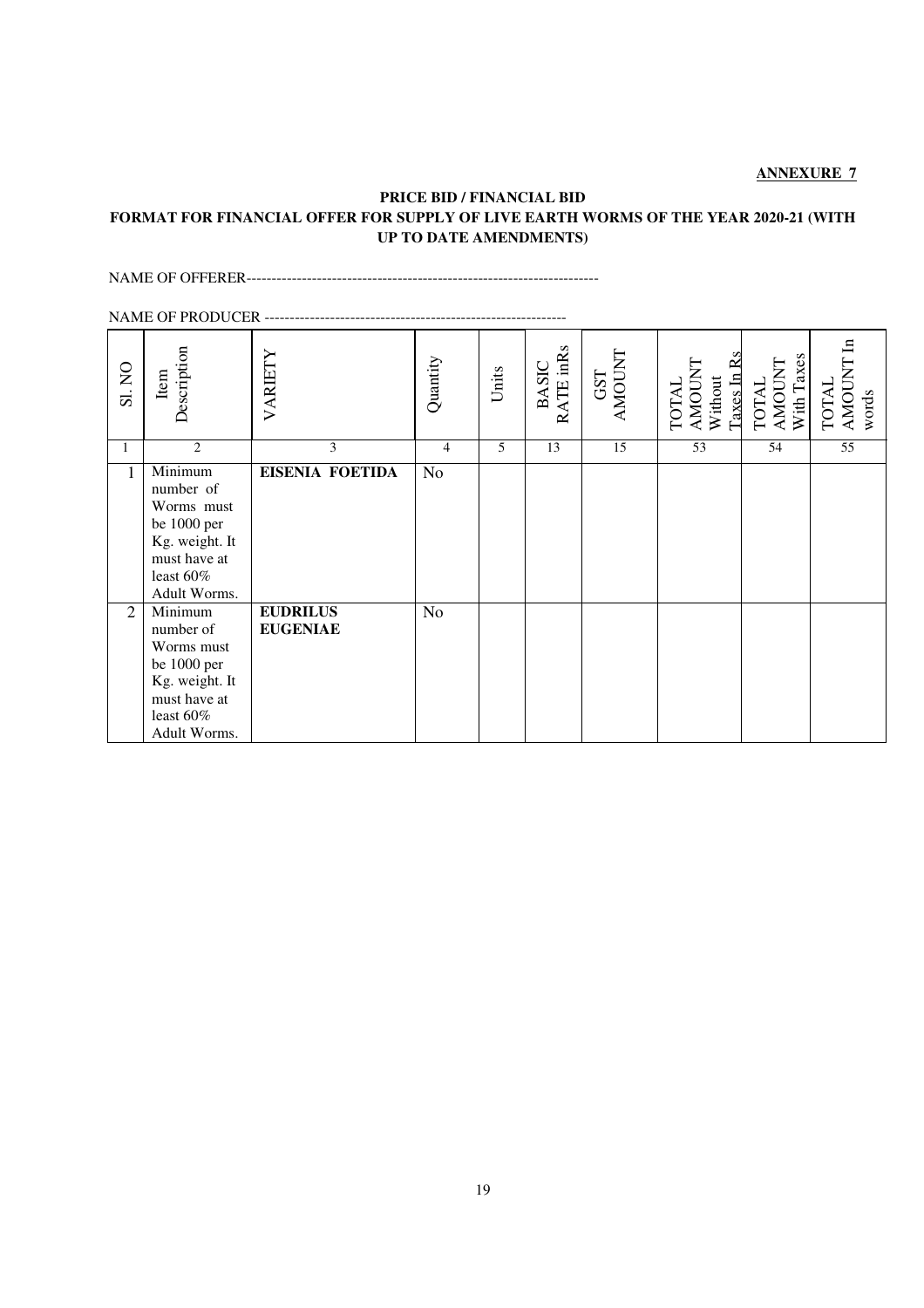# **Annexure 8**

#### DECLARATION OF PROPRITORSHIP FIRM

Upload on Rs. 500/- Non Judicial Stamp Paper Notarized Copy, as well as submit original hard copy at the time of Rate agreement

We have gone through the complete RCO documents, and understood the instruction to the bidder and we accept the Terms & Conditions mentioned in this RCO documents.

I/We-----------------------------------------------------------------------------------------------------------------------------------

-------------------------------------------------------------------------------------------------------

declares that the above mentioned firm is proprietorship firm and that I/we the sole proprietor and 100 % ultimate beneficial owner of the firm.

Date ------------------ Offerer's Signature ------------------ (Name ----------------------------------)

Witness (Name & Signature)

Address ------------------------ Address------------------------------ ----------------------------------- ---------------------------------------- ----------------------------------- ---------------------------------------

Name of the Firm --------------------------

(Seal & Signature) ------------------------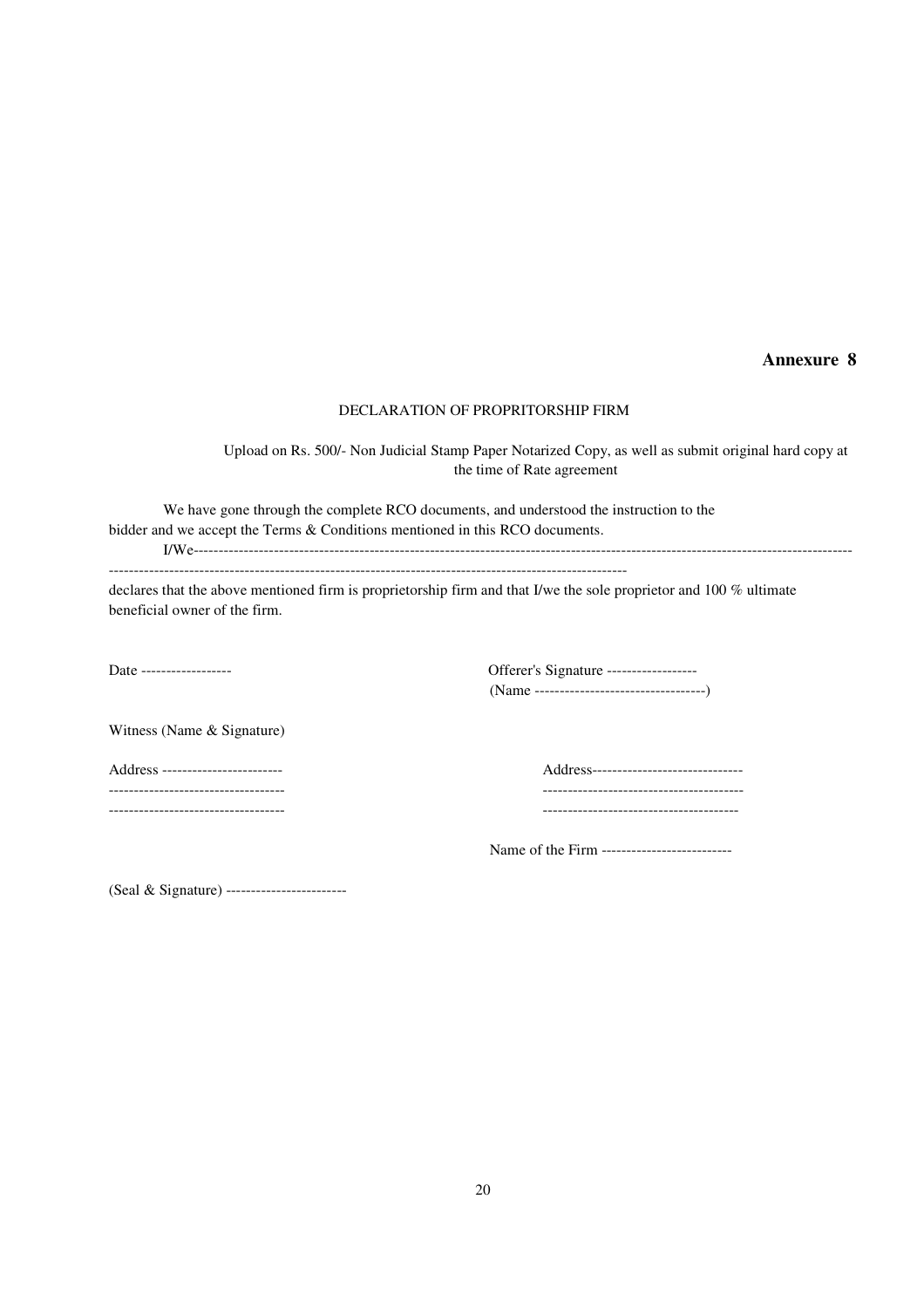**Annexure 9** 

#### **AGREEMENT**

 This agreement has been made at Bhopal on the ............ day of ............. between Madhya Pradesh State Agro-Industries Development Corporation, 'Panchanan, 3rd Floor, Malviya Nagar, Bhopal, M.P. (hereinafter referred to as the 'Corporation' which expression shall unless repugnant to the context or meaning thereof includes its successors and assigns on the one part.

AND

 M/s. ......................................... having its office at ................................................. through Shri .................................... designation ................................(hereinafter referred to as the Supplier whose expression unless repugnant to the context and meaning thereof includes its assigns, successors and administrations on the other part.

 WHEREAS the Corporation invited Rate Contract Offer (RCO) for supply of Live Earthworms on the terms and conditions envisaged in the terms schedule issued with the Rate Contract Offer Document and purchased from the supplier AND

WHEREAS the supplier has accepted each and every term and condition contained in the Rate Contract Offer Document, while submitting his offer.

#### AND

WHEREAS the Corporation has accepted the offer submitted by the supplier vide its letter of acceptance no. ..............dated ..................... in consideration of the promises and the mutual promises and undertakings hereinafter specified and for other good and valuable consideration this agreement witness and is hereby agreed on the conditions of the Tender. The following documents shall form and be constructed a part of the Agreement Deed:-

- a. The Tender submitted by the supplier including all the annexure attached thereto.
- b. Specifications( Bill of Material) for supply of ---------------------- (Attached)
- c. The letter of acceptance dated --------- issued by the Corporation.
- d. The offer submitted by the supplier.
- e. The rates mentioned in annexure to agreement.

 The aforesaid documents shall be taken as complementary and mutually explanatory of one another but in case of discrepancies and ambiguities shall take precedence in the order set out above. In this regard the decision of Managing Director, M.P. State Agro-Industries Development Corporation Limited shall be final.

IN WITNESS WHEREOF the parties hereto have signed this agreement on the day and year referred to above.

| For Supplier               | For M.P. STATE AGRO INDUSTRIES DEVELOPMENT<br>CORPORATIONLIMITED |
|----------------------------|------------------------------------------------------------------|
|                            |                                                                  |
|                            |                                                                  |
|                            |                                                                  |
| Signature with Office Seal | <b>GENERAL MANAGER(Horticulture)</b>                             |
| Witnesses 1                | Witnesses 1                                                      |
|                            |                                                                  |
|                            |                                                                  |
| Witnesses 2                | Witnesses 2                                                      |
|                            |                                                                  |
|                            |                                                                  |
|                            |                                                                  |
|                            |                                                                  |
|                            |                                                                  |

#### **Note: To be submitted on non judicial stamp of Rs 1000.00**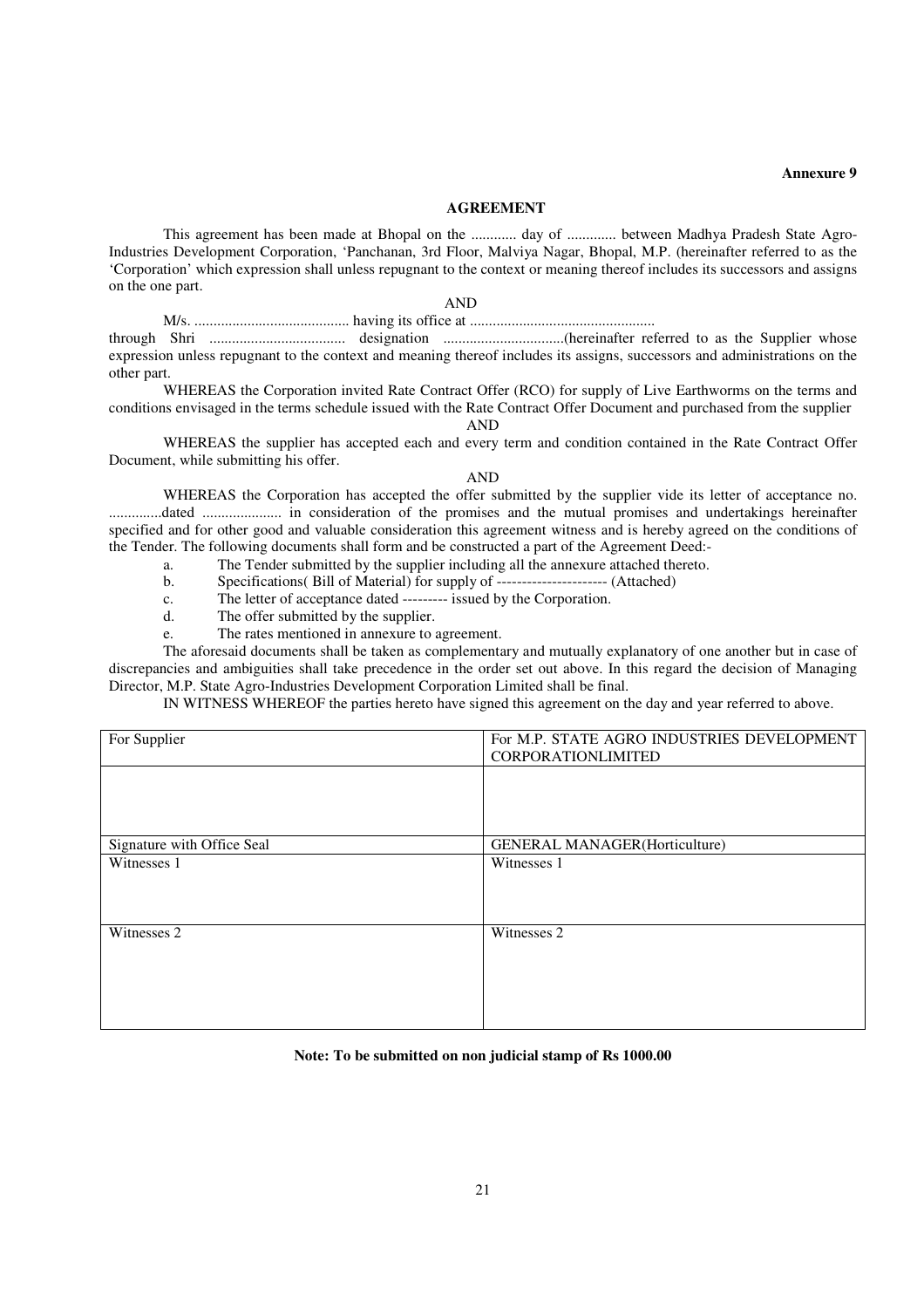# ANNEXURE 10

## ANNEXURE TO AGREEMENT

NAME OF OFFERER----------------------------------------------------------------------

NAME OF PRODUCER ------------------------------------------------------------

| Sno              | Items           | Supply Rate in<br>Rs Per Unit to<br>corporation<br>Excluding of<br>all tax (GST)<br><b>FOR</b><br>Destination | $\%$ | <b>GST</b><br>Value | Supply Rate in<br>Rs Per Unit to<br>corporation<br>including of all<br>tax(GST)<br><b>FOR</b><br>Destination | <b>HSN</b><br>code<br>of<br><b>GST</b> | Unit    | Qt<br>available<br>for<br>supply<br>under<br>this<br>contract |
|------------------|-----------------|---------------------------------------------------------------------------------------------------------------|------|---------------------|--------------------------------------------------------------------------------------------------------------|----------------------------------------|---------|---------------------------------------------------------------|
| 1.               | <b>EISENIA</b>  |                                                                                                               |      |                     |                                                                                                              |                                        |         |                                                               |
|                  | <b>FOETIDA</b>  |                                                                                                               |      |                     |                                                                                                              |                                        |         |                                                               |
|                  | Minimum         |                                                                                                               |      |                     |                                                                                                              |                                        |         |                                                               |
|                  | number of       |                                                                                                               |      |                     |                                                                                                              |                                        |         |                                                               |
|                  | Worms must      |                                                                                                               |      |                     |                                                                                                              |                                        | Per Kg. |                                                               |
|                  | be 1000 per     |                                                                                                               |      |                     |                                                                                                              |                                        |         |                                                               |
|                  | Kg. weight. It  |                                                                                                               |      |                     |                                                                                                              |                                        |         |                                                               |
|                  | must have at    |                                                                                                               |      |                     |                                                                                                              |                                        |         |                                                               |
|                  | least 60%       |                                                                                                               |      |                     |                                                                                                              |                                        |         |                                                               |
|                  | Adult Worms.    |                                                                                                               |      |                     |                                                                                                              |                                        |         |                                                               |
| $\overline{2}$ . | <b>EUDRILUS</b> |                                                                                                               |      |                     |                                                                                                              |                                        |         |                                                               |
|                  | <b>EUGENIAE</b> |                                                                                                               |      |                     |                                                                                                              |                                        |         |                                                               |
|                  | Minimum         |                                                                                                               |      |                     |                                                                                                              |                                        |         |                                                               |
|                  | of<br>number    |                                                                                                               |      |                     |                                                                                                              |                                        |         |                                                               |
|                  | Worms must      |                                                                                                               |      |                     |                                                                                                              |                                        | Per Kg. |                                                               |
|                  | 1000 per<br>be  |                                                                                                               |      |                     |                                                                                                              |                                        |         |                                                               |
|                  | Kg. weight. It  |                                                                                                               |      |                     |                                                                                                              |                                        |         |                                                               |
|                  | must have at    |                                                                                                               |      |                     |                                                                                                              |                                        |         |                                                               |
|                  | 60%<br>least    |                                                                                                               |      |                     |                                                                                                              |                                        |         |                                                               |
|                  | Adult Worms.    |                                                                                                               |      |                     |                                                                                                              |                                        |         |                                                               |

**SIGNATURE NAMEOF BIDDER**